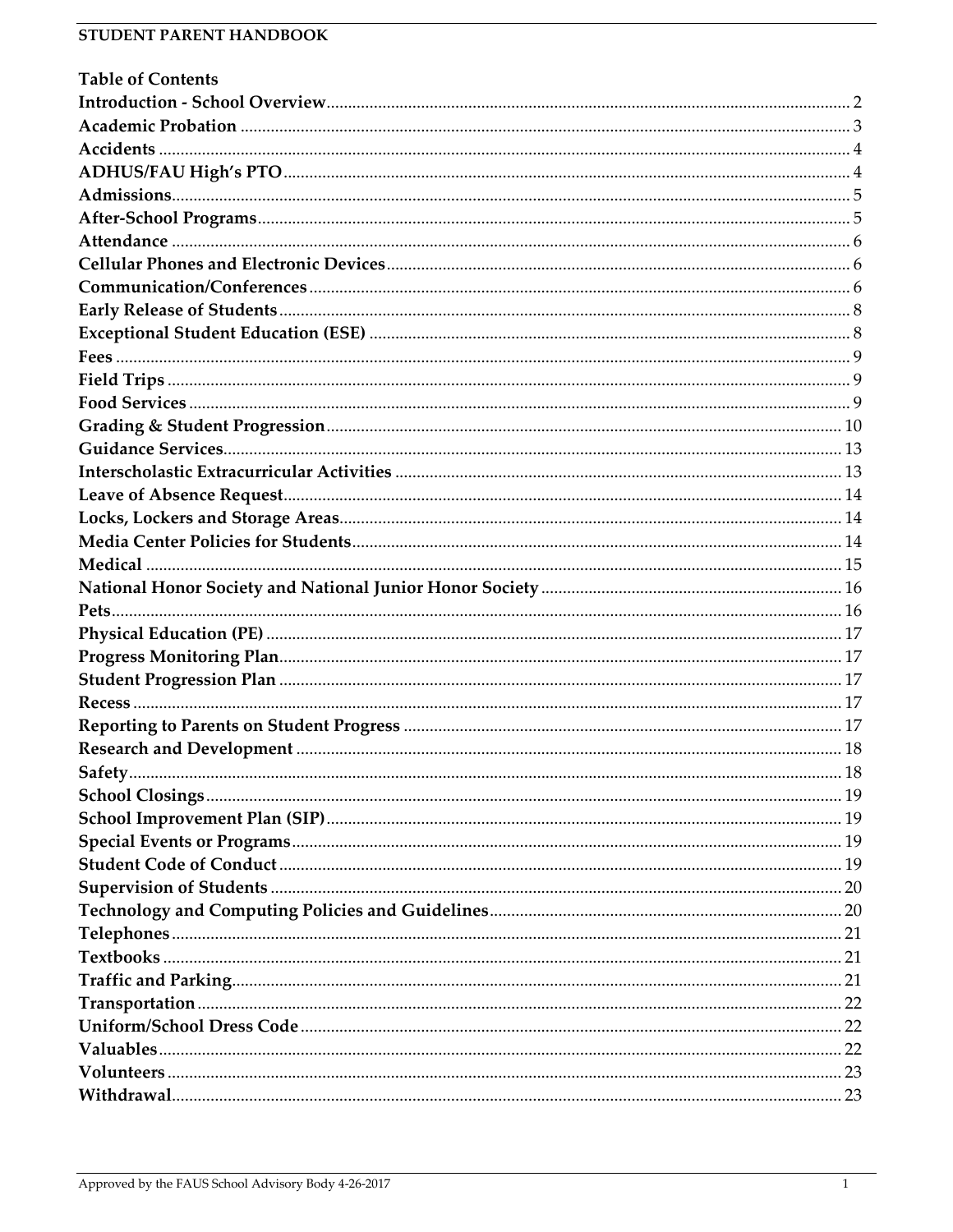### <span id="page-1-0"></span>**Introduction - School Overview**

*(NOTE: The term "parent" in this document refers to all legal guardians.)*

Florida Atlantic University Developmental Research Schools (including Alexander D. Henderson University School (ADHUS) and Florida Atlantic University High School, herein known as 'ADHUS/ FAU High School') is organized as a department of the College of Education at Florida Atlantic University. The schools are funded by the State of Florida as a public school district (72), and operate under State of Florida Statutes, Florida Board Department of Education rules and policies. For the purpose of state funding, Florida Agricultural and Mechanical University, Florida Atlantic University, Florida State University, the University of Florida, and other universities approved by the State Board of Education and the Legislature are authorized to sponsor a lab school by section 1002.32, Florida Statutes.

The schools provide exemplary instruction; however, the essential mission of a lab school shall be the provision of a vehicle for the conduct of research, demonstration, and evaluation regarding management, teaching, and learning. Programs to achieve the mission of a lab school shall embody the goals and standards established pursuant to ss. [1000.03\(](http://www.leg.state.fl.us/Statutes/index.cfm?App_mode=Display_Statute&Search_String=&URL=1000-1099/1000/Sections/1000.03.html)5) and [1001.23\(](http://www.leg.state.fl.us/Statutes/index.cfm?App_mode=Display_Statute&Search_String=&URL=1000-1099/1001/Sections/1001.23.html)2) and shall ensure an appropriate education for its students.

Parental/guardian support and participation are essential to all phases of school life. Your active engagement in the ADHUS/ FAU High School Parent Teacher Organization (PTO) projects and events, the School Advisory Body (SAB), and other educational support activities ensures our continued growth and success.

### *School Information*

The ADHUS/ FAU High School Front Office is open Monday through Friday from 7:30 a.m. to 4:00 p.m. The school's telephone number is 561-297-3970 and Fax machine is 561-297-3939. The instructional day begins promptly at 8:00 a.m*.* Adult supervision begins at 7:30 a.m. The first bell rings at 7:55 a.m. and any child entering the school after 8:00 a.m. must be accompanied by a parent to the office. The student is marked tardy and required to get an admission slip before going to their classroom. Children eating breakfast at school may enter the building beginning at 7:30 a.m. and proceed to the cafeteria.

Elementary students should be picked up promptly at 2:30 p.m. Middle and high school students are dismissed at 2:45 p.m. Students who walk or ride their bikes are required to leave the campus within five (5) minutes of the dismissal bell.

Students who have not been picked up by 3:15 p.m. will be signed into the office and a fee may be assessed.

<span id="page-1-1"></span>Noon dismissal dates are listed on the school calendar. They provide the necessary time for professional development, research projects, coordination of school activities, and developing curricula. Students will be dismissed at noon on these days possible fees may be assessed after 12:30 p.m. Please refer to the 2016/2017 school calendar on the school's website (www.adhus.fau.edu or [www.fauhigh.fau.edu\)](http://www.fauhigh.fau.edu/) for these dates.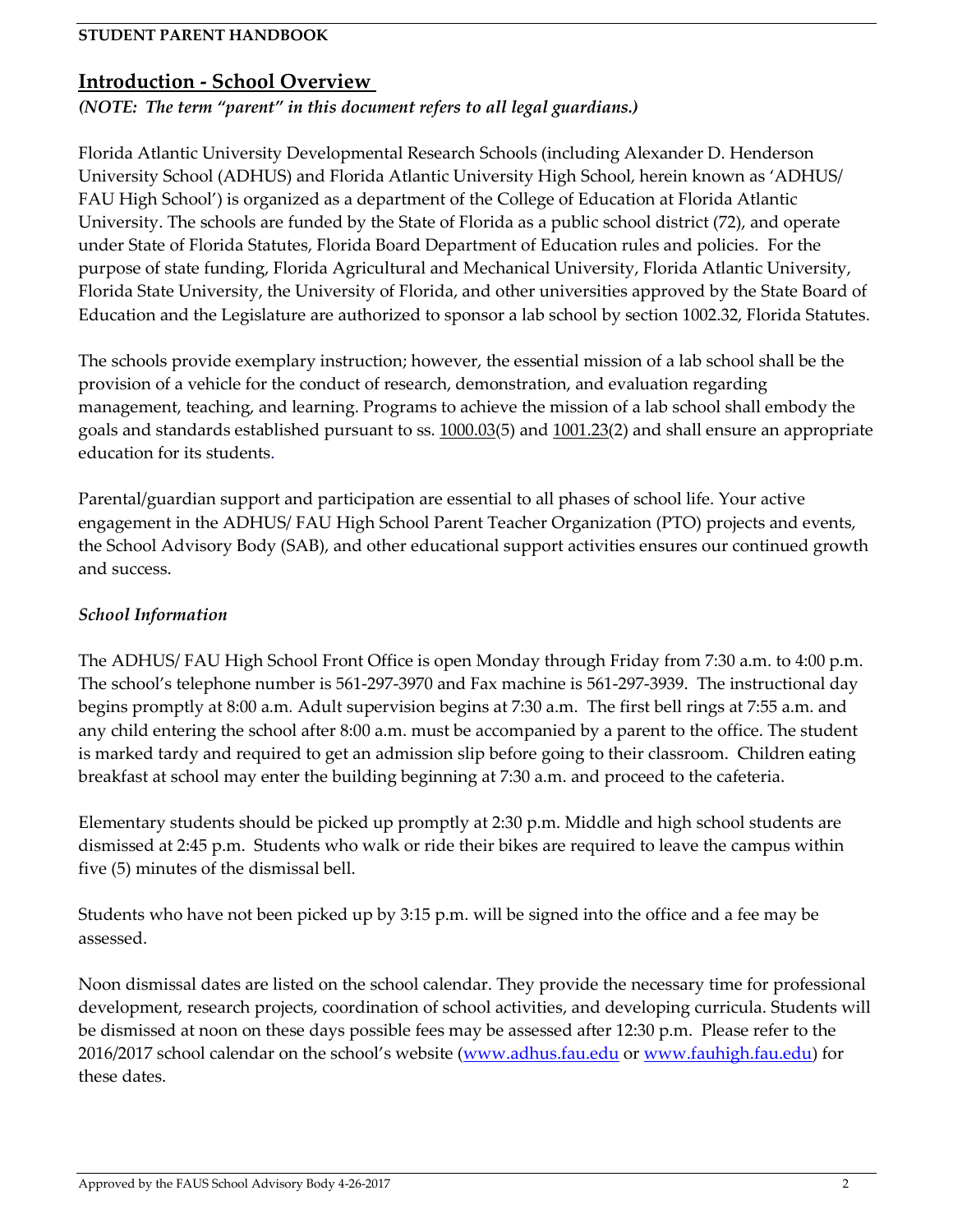# **Academic Probation**

*The purposes of this policy are to establish standards of satisfactory academic progress; to establish procedures for identifying students who are not making satisfactory academic progress; and to encourage such students to take appropriate action to improve their academic performance.*

### *Middle School*

Students in middle are automatically placed on academic probation if any of the following occur:

- Fail two (2) or more courses and or electives during one marking period
- Fail the same required subject for two (2) or more marking periods
- Receive a grade point average of less than 2.0

*Probationary students do not participate in any after-school or away-from-school activities, including sports activities (please see pg. 15) Interscholastic Extracurricular activities*. Students returning to ADHUS, who were on academic probation grades warranted academic probation during the final marking period of the preceding year, will continue to be on academic probation for the first marking period. Academic intervention supports will be provided to assist students. Students will be evaluated at the end of this time. Guidance Counselor provides a list of students failing academic subjects at the end of each marking period to administration. Students with consistent academic issues may be asked to withdraw back to their homeschool.

### *9 th Grade*

Students must maintain an unweighted GPA of 3.25 in  $9<sup>th</sup>$  grade coursework and maintain a high level of integrity and maturity in grade 9 courses to remain at FAU High School. If at any time a student does not meet the expectations of the program, the student will be placed on academic probation or dismissed.

Students in 9th grade are automatically placed on academic probation for the subsequent marking period if any of the following occur:

- Earn a C in two or more courses during one marking period
- Earn a C in one class for two marking periods
- Earn a D or F in any one subject during a marking period
- Receive a grade point average of less than 3.25 unweighted  $(9<sup>th</sup>$  grade coursework)
- Any issues of academic dishonesty

### **Probationary students do not participate in any after-school or away-from-school events, including sports, clubs, and academic activities**.

### *Dismissal from 9th Grade*

Students will be continuously evaluated by academic instructors to foster growth and achievement in the program. If a student's grades fall below the standard of FAU High School, or the student is unable to maintain a high level of integrity and maturity, the student may be dismissed. If the student is unable to earn the required 3.25 unweighted GPA, the student may be released from FAU High School, directed to his/her home district high school and official notification shall be provided to the student and his/her parent(s) or guardian(s) about the dismissal in writing by the Principal/Director or designee.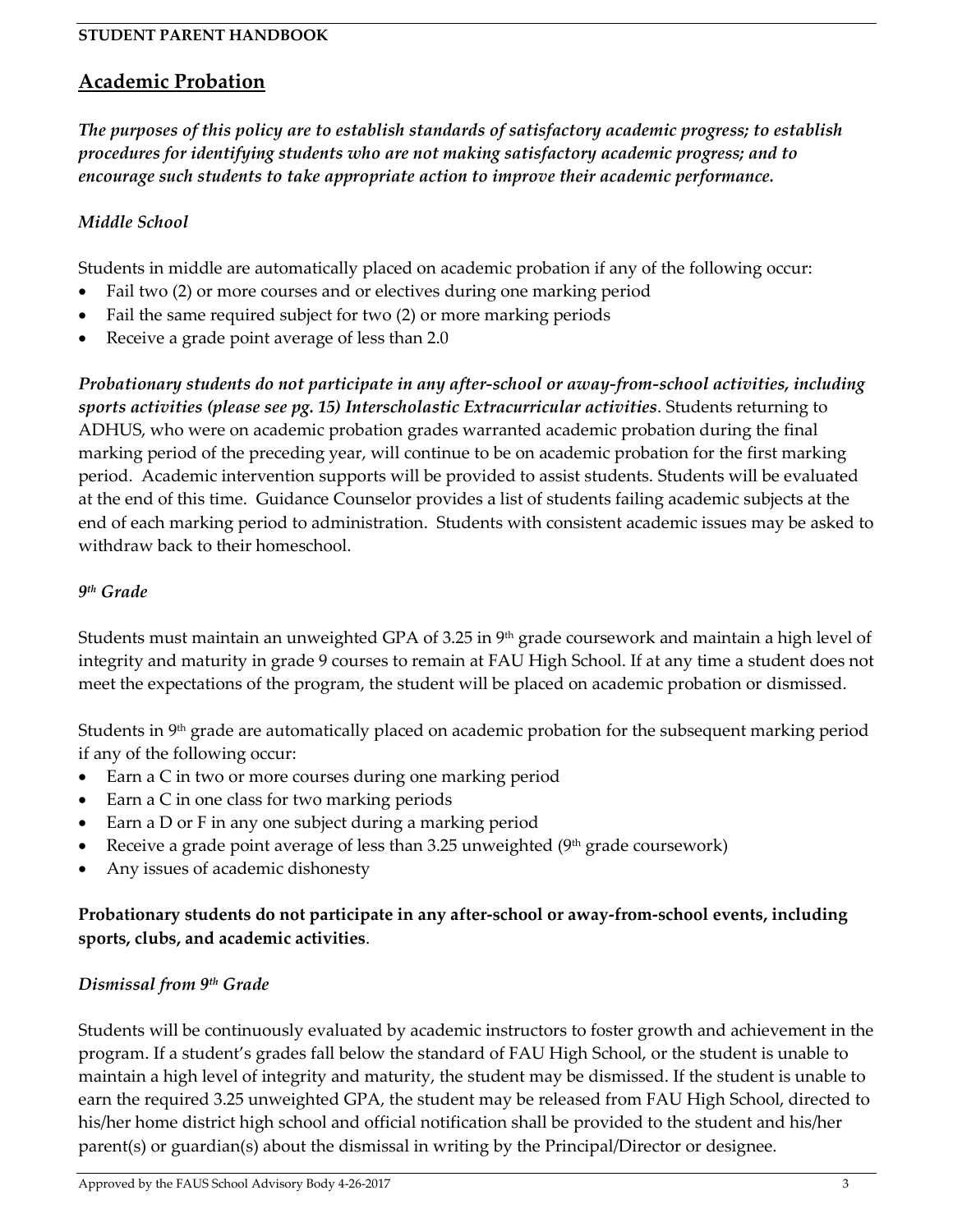# <span id="page-3-0"></span>**Accidents**

A full-time registered Nurse or trained clinical assistant are on duty each school day from 7:30 a.m. to 3:30 p.m. They are available to assist in administering medications, treating minor cuts and abrasions, and contacting parents if necessary. In most cases, parents will be contacted to determine a course of action in the event of a child illness or a non-emergency injury. Emergency services will be contacted in more serious cases. A copy of the school's *[Clinic Policy and Procedures](http://adhus.fau.edu/documents/Clinic%20Policy%20No%20Date.pdf)* is available on the school's website or in the Front Office.

### *Minor Accidents*

Minor accidents are to be reported to the nurse and the Front Office immediately and a note will be given to the child to bring home at the end of the school day. In some cases the parent may be contacted by telephone.

### *Major Accidents*

Procedures for Major accidents include:

- 1. In most cases the nurse or an administrator (or designee) will determine if emergency services are necessary. Teachers in charge of the students at the time of the accident have the discretion to request immediate emergency services.
- 2. Possible 911 contact for Emergency Services.
- 3. Immediate parent contact attempted.
- 4. Arrangements will be made to have the student transported to the emergency room of the nearest hospital.
- 5. Teachers will be made available to speak with emergency personnel, if necessary.
- 6. The nurse or another member of the school staff will accompany the child to the hospital and remain until parents arrive.
- 7. A written report will be filed by the supervising teacher by the end of the school day.
- 8. The school nurse will provide the teachers any necessary information related to the injury or illness.

### *School Accident Insurance*

All ADHUS/ FAU High School students are insured for accidental bodily injury under a blanket schoolhours accident policy.

The cost for this insurance is included in the Activities Fee. Additionally, students are covered during participation in school sponsored activities.

# <span id="page-3-1"></span>**ADHUS/FAU High's PTO**

The school's Parent and Teacher Organization is ADHUS PTO, Inc. ADHUS PTO plans family-oriented fundraising events during the school year. The program for these events includes opportunities for students to attend and participate. Please see an ADHUS PTO representative for a form to become a member (a Membership Form is sent home with the Information Packet and is available online on the school's website, as well as the ADHUS PTO Website).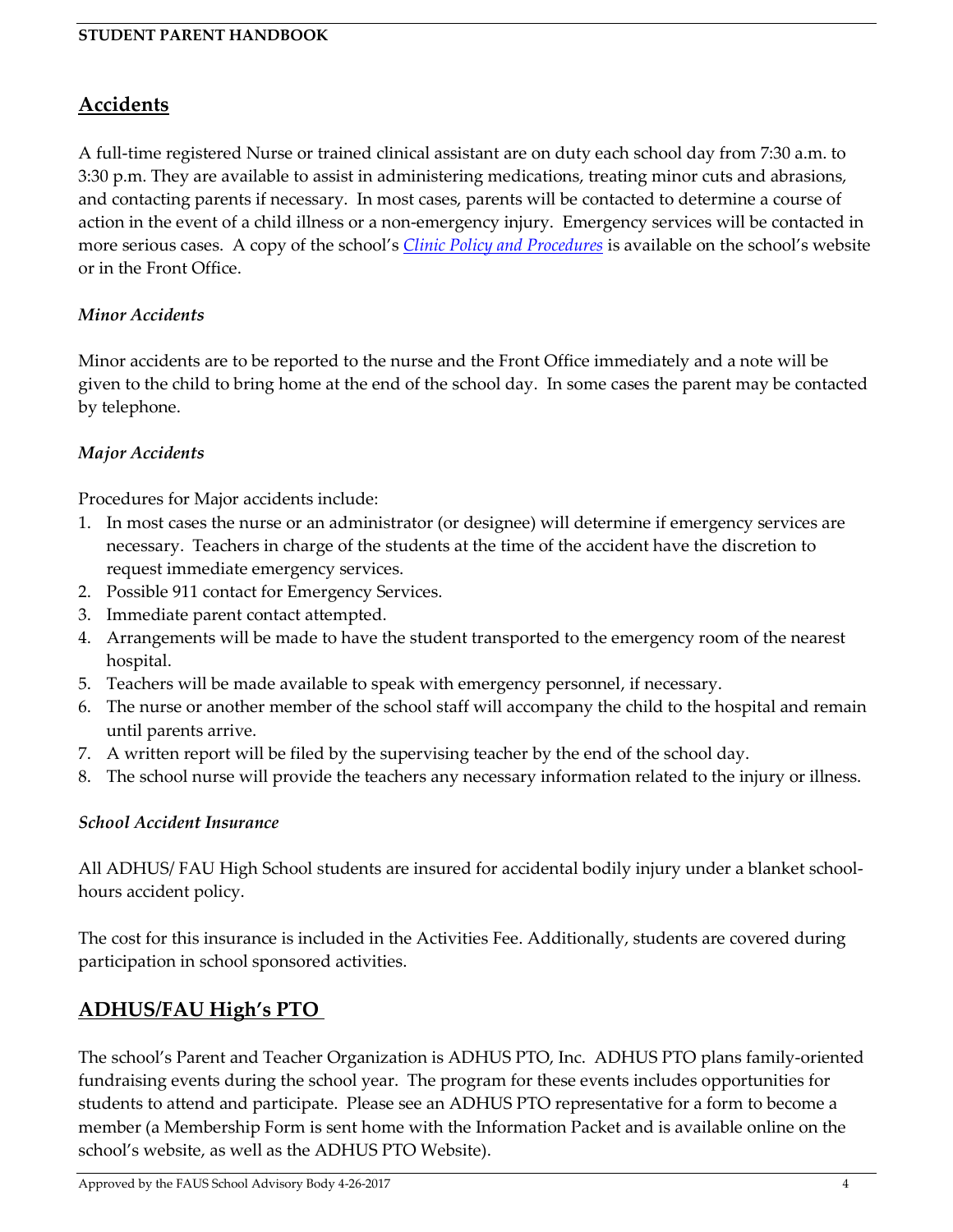### <span id="page-4-0"></span>**Admissions**

Please refer to the *[Admissions Policy](http://adhus.fau.edu/admissions/Admissions%20Policy%20ADHUS%20approved%204-8-15.pdf)* on the school's website for complete information concerning admission to ADHUS/ FAU High School. The following summarizes the forms required for admission:

### *Birth Certificate*

An original birth certificate must be presented to the school before the first day of school. A copy will be made for the student file and the original returned to you.

### *Medical Examinations - Immunization Record*

According to Florida State Statute 1003.22, all students are required to have a completed medical examination form that includes proof of immunization for diphtheria, DPT, poliomyelitis (polio), measles, mumps and rubella (MMR). The proper forms are furnished to physicians and are not distributed to schools. Any student without a valid certificate of immunization or a Health Examination, if required, will be temporarily excluded from attendance until such certification is provided. If the parent or guardian of the child objects to immunization for religious reasons, a Religious Exemption Certificate (HRS Form 681) is to be presented. Those who are medically exempt may enroll after presenting a Temporary or Permanent Medical Exemption (HRS 680 Part B or C). Please check with your doctor for the proper forms and a complete list of the [required immunizations.](http://www.floridahealth.gov/programs-and-services/immunization/children-and-adolescents/school-immunization-requirements/index.html) Students without proper documentation of required immunization or medical/ religious exemption will not be allowed to enroll in school.

*Please note: Incoming kindergarten students are required to have the chicken pox vaccine before they can enroll in school.* 

# <span id="page-4-1"></span>**After-School Programs**

The Henderson After-School Program (HASP) is an educational after-care service operating on every school day, except the first week of school, and on specified *Early Release Days.* HASP services are available to all students enrolled in ADHUS/ FAU High. The hours of operation are 2:30 p.m. to 6:00 p.m. The telephone number is (561) 297-3952. Activities and fees are described in detail in the *HASP Parent Handbook and available on the HASP link on the school's website [\(HASP\).](http://www.adhus.fau.edu/hasp/hasp.php)*

In addition to HASP, individual teachers offer clubs and other activities for students at various grade levels. Parents are reminded that if **one (1) student stays for a club activity, other children in the family or carpool must be picked up or registered as full-time students in HASP. Students may not wait after school hours for their sibling to be dismissed from a club or activity.**

### *After-School Student Supervision*

An adult must accompany all students remaining after school for any reason. The student's parent(s) must provide written permission and have it approved by a teacher or an administrator prior to the child remaining after school hours (2:30 p.m. for elementary students and 2:45 p.m. for middle and high school students). **Students may not remain at school unsupervised.** Please remember, students who are not picked up by 3:15 p.m. (12:30 p.m. on Early Release Days) will be in the office due to safety and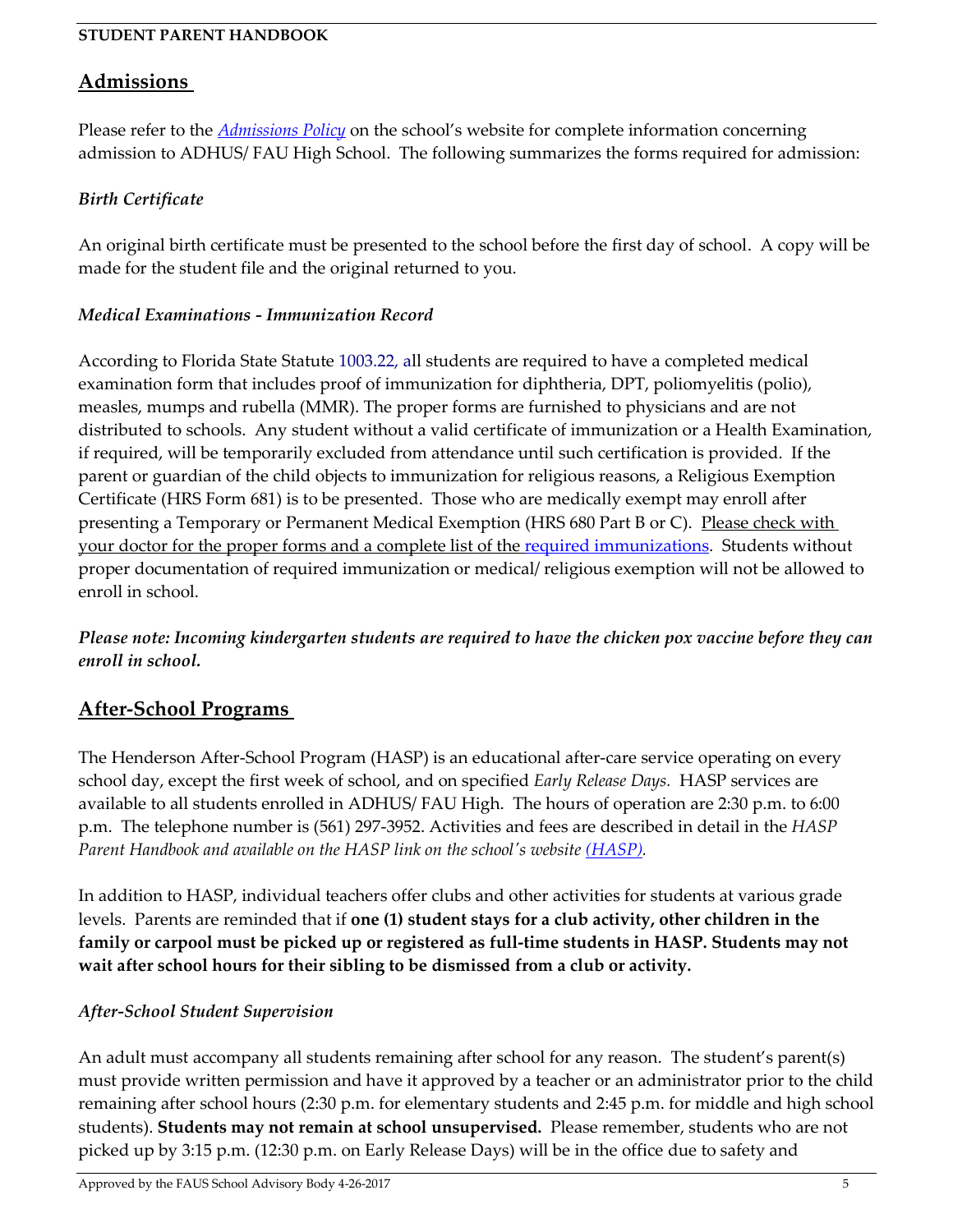supervision concerns (late fees may also apply). Parents may be charged a \$20 supervision fee and additional fees, as stated in the *Fee Policy*. Any family accruing three (3) late pickup fees will be required to have an administrative conference to determine further attendance at ADHUS/ FAU High School.

# <span id="page-5-0"></span>**Attendance**

Please refer to the *Attendance Policy* on the school's website for complete information concerning important attendance requirements. **That noted: Students attending ADHUS/ FAU High School must be in attendance at least 150 days of 180 days in the school year.** Students absent more than thirty (30) days may not be eligible for promotion at the end of the school year. Attendance and participation at sporting events, performances, extracurricular activities and social functions are privileges that require attendance at school for at least one-half  $(\frac{1}{2})$  of the same school day of the event.

Regular and timely attendance to class is necessary for satisfactory academic performance and to meet state statutory requirements for attendance. Please see the *Attendance Policy* on the ADHUS/ FAU High School website or request a copy at the Front Office. **There are significant changes in the Attendance and Tardy policies which may affect your child's continued attendance at Florida Atlantic University Schools if absence or late arrival becomes problematic** [\(Attendance Policy\)](http://www.fauhigh.fau.edu/documents/AttendancePolicy.pdf)**.** 

# <span id="page-5-1"></span>**Cellular Phones and Electronic Devices**

### *Parents*

Use of cellular phones is prohibited in the drop-off and pickup circles due to safety concerns. Please also turn all phones to silent alarm while in the classrooms, at events, or during performances. Please refer to the Technology Policy.

## *Students*

Please refer to the Student Code of Conduct for guidelines on the acceptable possession and use of wireless devices.

In accordance with state law (Section 1006.07(2)(f)), students may possess cellular phones and other wireless communication devices on school property and school-sponsored transportation, as long as the students adhere to the restrictions provided herein. Any unauthorized use of cellular phones and other wireless communication devices during the instructional school day, while on school-sponsored transportation, or at such times as not authorized by the Principal/Director or designee, is prohibited as it disrupts the instructional program or distracts from the educational environment. Please see the *Student Code of Conduct* for more information.

# <span id="page-5-2"></span>**Communication/Conferences**

## *Communication*

Communication between school and home is essential to the success of every child and the school. The school uses various forms of communication (for example emails, newsletters, etc). Teachers in grades K-5 send home weekly newsletters to parents regarding classroom events, curricular involvement, and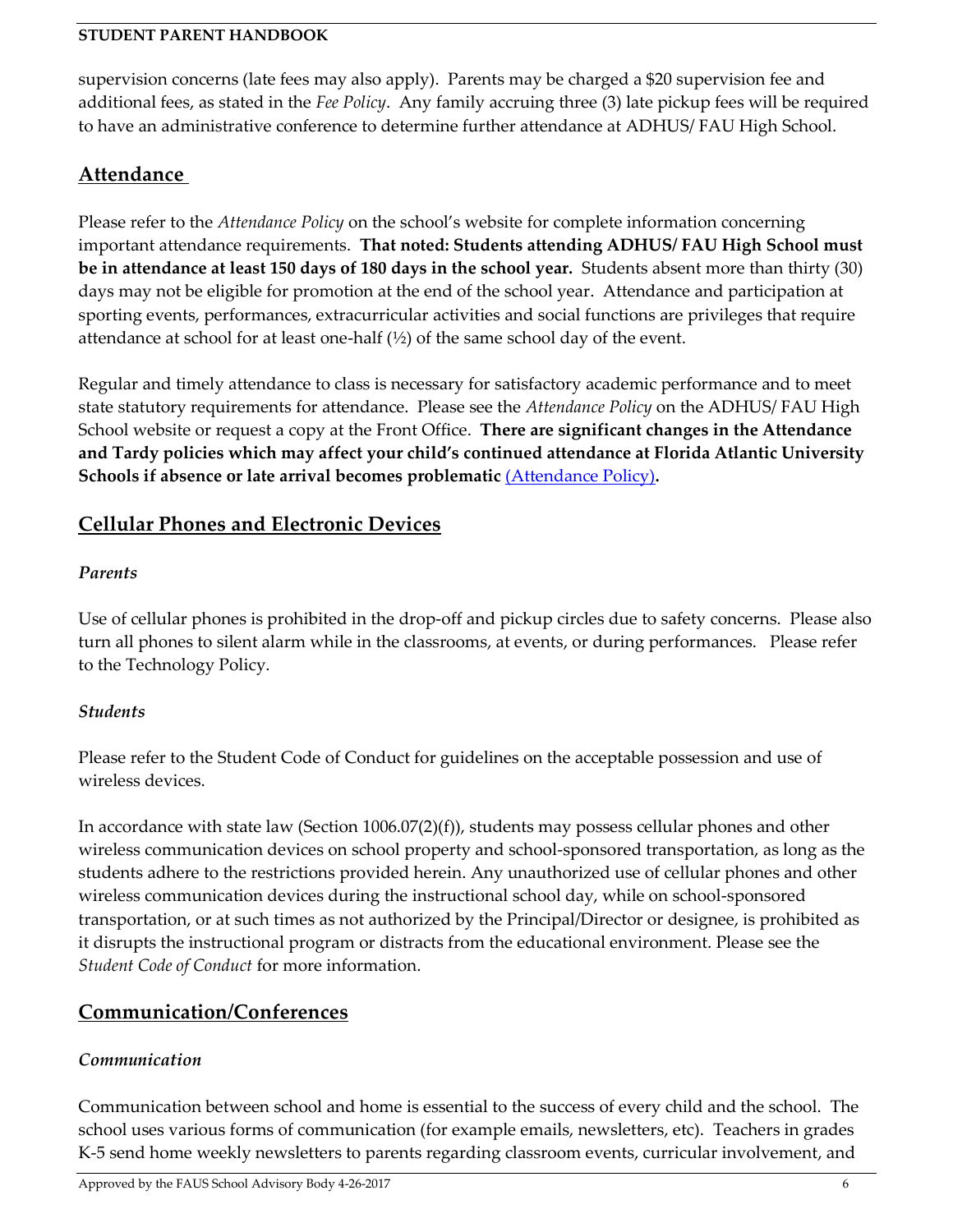recognitions. *Friday Folders* are also sent home each week to kindergarten through 5 th grade families with student work or notices from school. *Friday Folders* are required to be returned on Monday of each week or the first day after a holiday. Report card dates are coordinated with *Friday Folders* and weeks that involve a Friday holiday will result in folders being sent home on Thursday.

The following chart has been organized to support positive communication between home and school. Parents are requested to notify school personnel in the following sequence if there are concerns:

- **1. Classroom Teacher:** Classroom teachers are the first line of communication. If parents have concerns regarding their child's academic performance, behavior or social interaction with the teacher or students, they need to first have a conversation with the teacher. Parents may call the school office and leave a message for the teacher to return the call, send a written request to set up a conference, or email a teacher with a conference request. Email addresses are available on the school's website or upon request at the Front Office.
- **2. Assistant Principal:** Following conversations with the classroom teacher in matters of student behavior and academics, parents may request a conference with the Assistant Principal to further discuss an issue. The Assistant Principal will usually meet with the teacher, and any other necessary personnel who may be directly involved with the child's situation prior to making the conference arrangements with the parent. Parents must first contact the classroom teacher in regard to all other school-related issues. It may be that the Assistant Principal will refer the individual to the teacher, guidance counselor or other appropriate contact for additional information.
- **3. Principal/Director** Following conversations with the classroom teacher and Assistant Principal in matters of student behavior and academics, parents may request a conference with the Principal/Director to further discuss an issue. The Principal/Director will usually meet with the teacher and any other necessary personnel who may be directly involved with the child's situation, prior to making the conference arrangements with the parent. Parents must first contact the Assistant Principal in regard to all other school-related issues.

The School Advisory Body has established a *Dispute Resolution Policy* which is available on the school's website or at the Front Office upon request. This policy defines the process to follow in the event that there is a dispute regarding a school matter. The form to file a dispute claim is also available online or upon request in the school office [\(Policies\).](http://adhus.fau.edu/school/policies.php)

## *Conferences*

Parent and teacher communication is an important part of the school year. Teachers frequently communicate information to parents concerning school assignments, upcoming activities and student progress. Parents should discuss the importance of teacher communication with their children and develop a system to ensure that all notes, memos, etc. reach home and school in a timely manner. Teachers may direct students to use the planners in different ways, but this method of communication has been found to be highly effective in assisting students to develop good organizational skills as well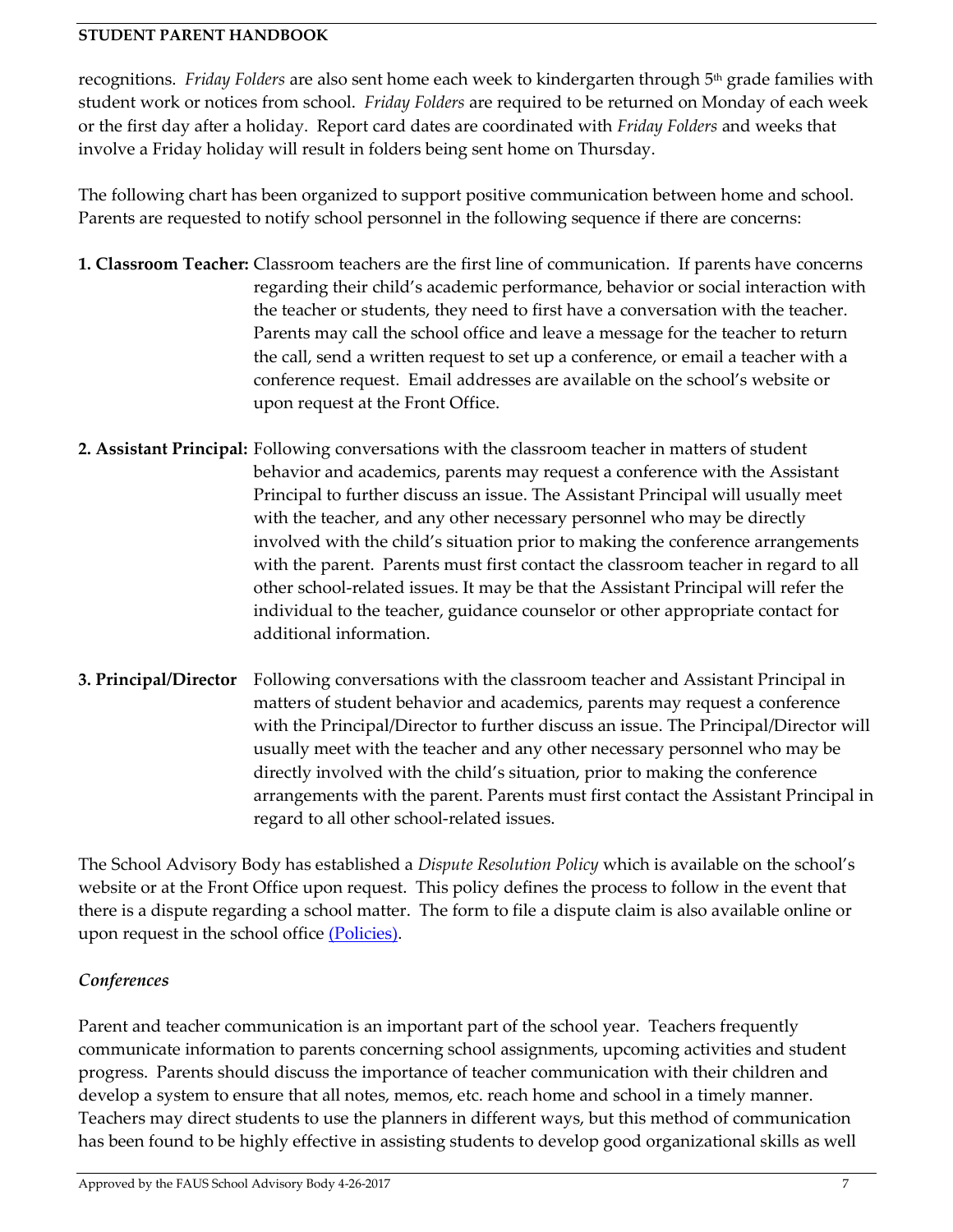as to provide an effective communication tool between teachers, students and parents.

Regular academic teachers are encouraged to have a minimum of one (1) conference with all parents during the school year. Conferences can be face-to-face or by telephone. The school's guidance counselors are also available by appointment for group or individual conferences, as needed. Parents can also coordinate conferences with teachers directly through the teacher in the elementary grades. For meeting with multiple teachers please coordinate through Guidance.

# **Discipline**

The Student Code of Conduct will be discussed during the first week of school and is available on the school's website. Middle and high school teachers will review the document with their students. Parents and students will need to review the document together, and sign off on the Acknowledgement Form before the deadline. **Please note: The Student Code of Conduct also applies during the After-School**  Program's hours of operation. Please refer to the Student Code of Conduct for more information (Code [of Conduct\).](http://adhus.fau.edu/school/policies.php)

# <span id="page-7-0"></span>**Early Release of Students**

When a student is leaving school before the regular dismissal time, students must be released through the Front Office. The parent/guardian(s) must "sign out" the student at the Front Office. If the student returns before the end of the school day, he/she must report to the Front Office to "sign in" and get an Admission Slip to return to class. Students will not be released to persons other than their parents or legal guardians unless the identity and authority of the person has been established by notification from the parent or guardian in writing and the name is included on the official Emergency/Information Form. The release request shall be denied if proper identification is not provided. PLEASE DO NOT REQUEST EARLY DISMISSALS within fifteen (15) minutes of a dismissal time (2:15 PM for Elementary, 2:30 PM for Middle School/ High School, and 11:45 PM for noon dismissal days) as this interferes with the general dismissal procedures and compromises school safety and security measures.

# <span id="page-7-1"></span>**Exceptional Student Education (ESE)**

Pursuant to 1002.32(3)(e), F.S., Florida Atlantic University Schools (A.D. Henderson School and FAU High School) shall offer exceptional educational programs as determined by the research and evaluation goals of the school, and the availability of students for efficiently sized programs. At A.D. Henderson School and FAU High School, all students' needs can be met in the general education setting. We have high expectations for all students to earn a standard diploma. The services that are provided for ESE students are direct instruction, support facilitation, and consultation. Our ESE team provides services the majority of the time in the general education classroom.

Should a students' needs be so extensive that A.D. Henderson and FAU High School cannot meet them, the team (including the student's parents) will determine the most appropriate placement. This may include placement in the student's home school district.

Please contact the ESE Coordinator for more information.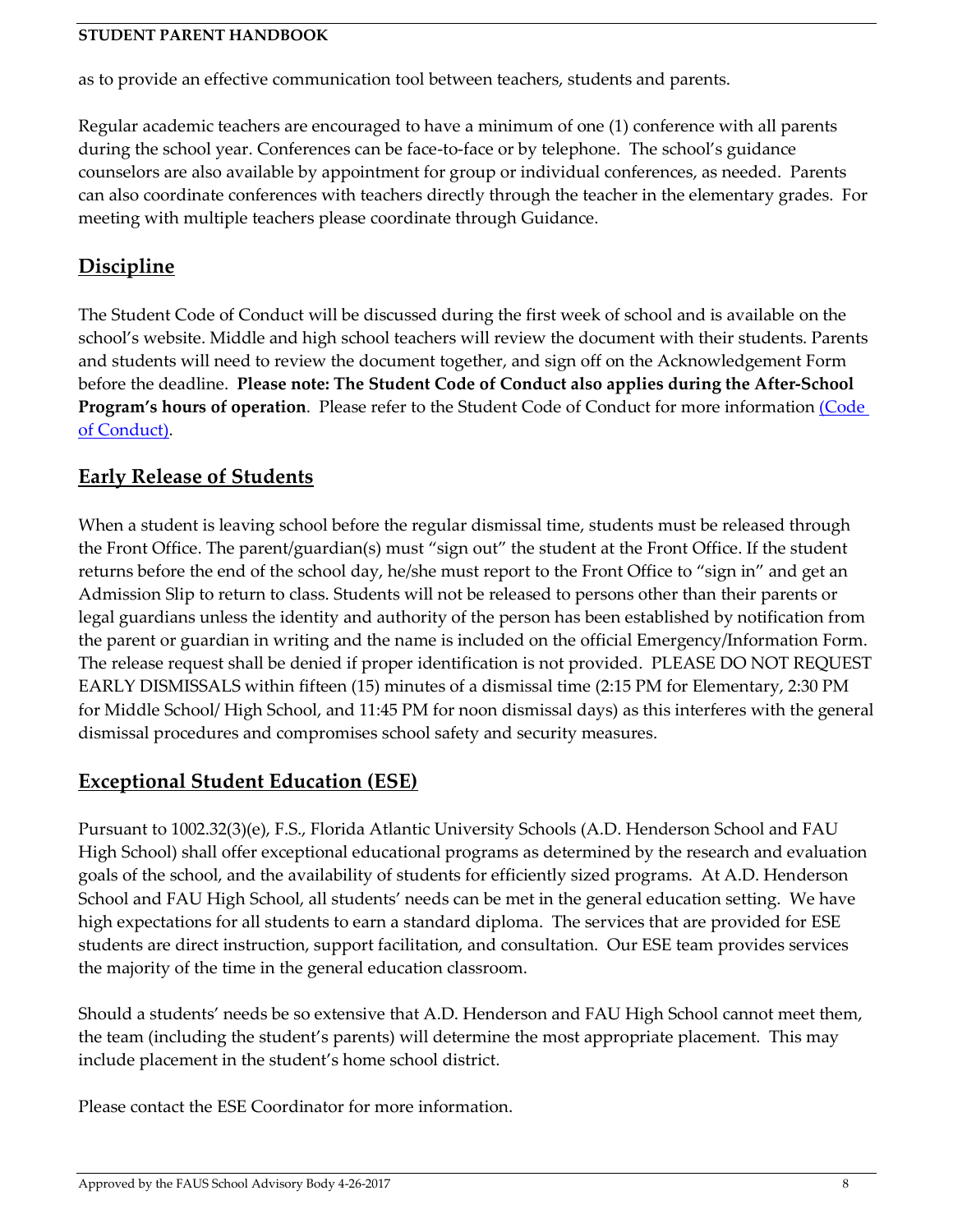### <span id="page-8-0"></span>**Fees**

Activity Fees are used to support student activities, certain field trips, special event tickets, bus use, school day student insurance, swimming, sports, extracurricular clubs, and related expenses that are not typical instructional expenditures in Florida public schools. These fees also provide one (1) PE uniform and one (1) yearbook per child at no additional cost.

Activity Fee charges are based on eligibility guidelines established by the Federal *Free and Reduced-Price School Meals Program.* Families qualifying under these guidelines will be eligible for reduced Activity Fees as per the *school Fee Policy.* The full policies are provided on the school's websites but, in general, students qualifying for free meals pay no activity fee, while those on reduced payment plans pay a reduced price*.* Applications for *Free and Reduced-Price School Meals* are available at the Front Office or on the website and are kept confidential.

Review High School fees as they differ to lower school. All fees can be paid online. Please refer to **FAU** [Marketplace.](https://epay.fau.edu/C20081_ustores/web/store_main.jsp?STOREID=8)

Parents / Guardians are responsible for paying fees and providing registration information according to established deadlines. Failure to comply will result in cancellation of the student's admission and enrollment.

# <span id="page-8-1"></span>**Field Trips**

Field trips are arranged periodically by faculty as an enhancement to the learning process. Prior written permission from parent(s) or guardian(s) is required before the student may leave the campus. Special permission is required for all trips that require transportation on a bus. No student will be allowed to go on a field trip without written consent for the trip (telephone consent will not be allowed).

- Students may not be transported in personal vehicles.
- Only school personnel may drive the school vehicles.
- Any parent chaperoning an overnight trip must be fingerprinted. Please see the Front Office for details.
- Parents volunteering as chaperones must arrange for separate care of all siblings during the time of the trip. Only students registered in the class may accompany a group on a field trip.
- Trips away from school that provide meaningful educational experiences for students are encouraged. Whenever possible, ADHUS/ FAU High School vehicles are used to transport students on field trips. Teachers plan experiences for students outside the classroom whenever appropriate. Students' academic performance and conduct will be reviewed prior to participation on certain field trips.

# <span id="page-8-2"></span>**Food Services**

## *Breakfast Program*

Breakfast will be served from 7:30 a.m. - 7:55 a.m. All students are invited to eat breakfast. Please refer to the *Fee Policy* for the cost of breakfast and lunch. Students may enter the building at 7:30 a.m. and report directly to the cafeteria for breakfast. Supervision is provided in the cafeteria.

## *Lunch Program*

Participation in the school lunch program is voluntary. Students may bring their lunch to school each day, if they wish. Please read all options for meal program participation to determine which meal plan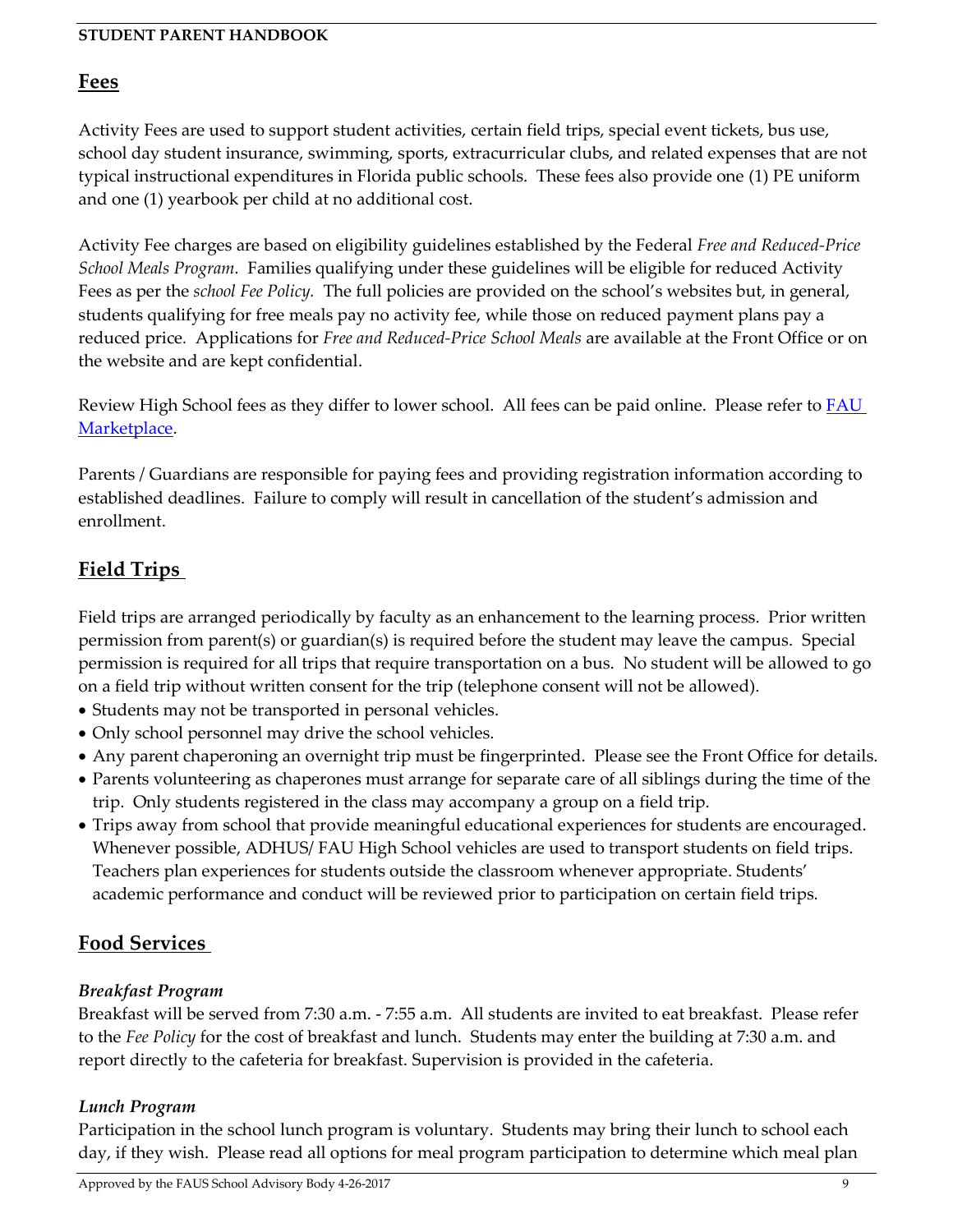best fits your needs. Free or reduced-price lunch is available for those who qualify. Additional resources are available on the School Lunch Information link on the school's website including daily menus, frequently asked questions, and lunch account access.

### *Cafeteria Guidelines*

Students are expected to adhere to the *Student Code of Conduct* at all times. In the cafeteria, the guidelines for acceptable behavior are posted.

## <span id="page-9-0"></span>**Grading & Student Progression**

Our curriculum is correlated to the *Florida State Standards* and *Next Generation Sunshine State Standards* as required by Florida law. A complete description of Student Progression criteria and student grading can be found in the *[Student Progression](http://adhus.fau.edu/documents/Pupil%20Progression%20Plan.pdf) Plan*. A copy of this document is available at the Front Office or on the school's website.

### *Alternative Placement*

Due to the nature and mission of the Developmental Research School, students not achieving success in the assigned educational setting may need closer supervision by teachers and parents. That supervision may include additional assessments, remediation, or alternative placements.

Students may be retained twice in grades K-8 based on the criteria set forth in the *Student Progression Plan*. A mandatory School Based Team meeting will be scheduled to discuss placement options for any student recommended for a third retention. Previous retentions at other school locations will be recognized and included in this rule. Parents will be notified in writing of the school's recommendations.

### *Disciplinary Probation*

The Principal/Director or designee may place a student on disciplinary probation for nine (9) weeks when it is felt that such an action will benefit the student. In addition to the restrictions cited for Academic Probation, the student must meet with the Principal/Director or designee once each week during the probationary period.

### *Math Placement Procedures*

### Grades 6-8

Beginning in the  $6<sup>th</sup>$  grade, students may be placed in advanced math classes based on FSA scores, ALEKS placement tests, and/or teacher recommendations. All placements made beyond the use of FSA scores require approval by the Principal/Director.

## *Transfer Students*

As available, students' previous school records will be used to determine grade-level proficiency and placement as per the Student Progression Plan. Transferring students are students who enter the school after the start of the school year.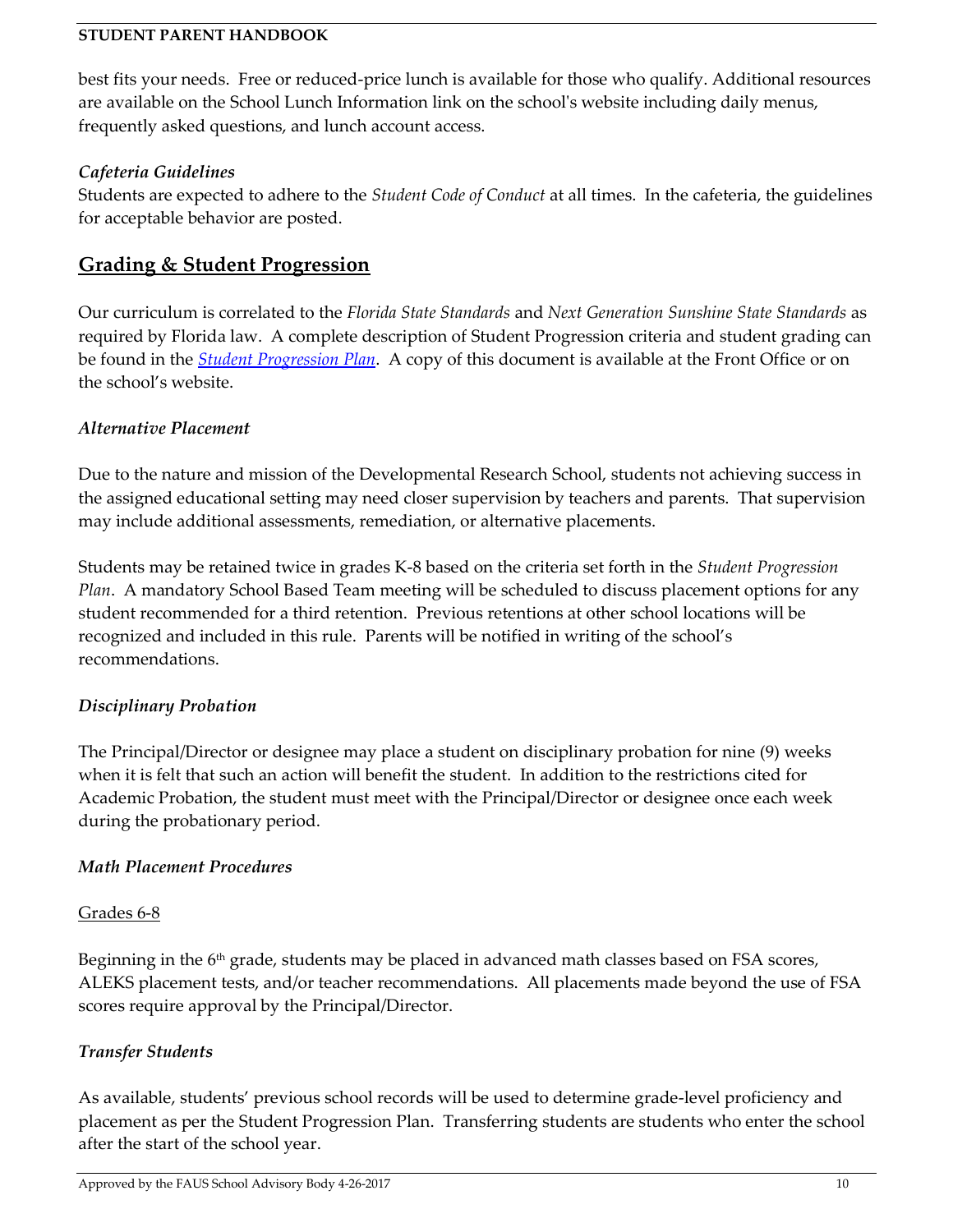Appropriate placement of transfer students shall be based on one or more of the following:

- 1. Previous placement at a school accredited by a state or regional accrediting agency;
- 2. Validating examinations;
- 3. Scholarship performance during trial placement.

Diagnostic assessments used to determine grade-level placement may be administered to any child new to our district, especially when records are not available, as in the example of students coming from a Home-Schooled environment.

#### *Assessments*

Students attending ADHUS/ FAU High School must participate in the Statewide Assessment Program which includes, but is not limited to, the Florida Standards Assessment (FSA) for students in grades 3-10 and End-of-Course (EOC) Assessments in Middle and High School, and FCAT Science. Parents will be notified in advance of the dates and times of test administrations. The FSA and EOC tests are achievement tests to identify student learning gains and readiness for promotion. Students are encouraged to study for or take related classes for the PSAT, SAT, ACT and AP tests. The guidance counselors can provide additional information regarding specific tests. Per the Florida Statute F.S. 1008.22(3) "Participation in the assessment program is mandatory for all school districts and all students attending public schools, including adult students seeking a standard high school diploma under s. 1003.4282 and students in Department of Juvenile Justice education programs, except as otherwise provided by law."

### *Missing Assignments and Tests*

Students will be allowed one (1) day to make up missing work and tests for each day of an *excused absence.* High School students should adhere to the late policy of their instructor.

A record of the absence must be on file in the Front Office. At the beginning of the school year the teachers will distribute specific grade-level requirements concerning missing assignments and late credit. Please allow teachers the courtesy of a 24-hour period of time if you are requesting work for a child who is out of school for an illness.

| <b>Grades K-2 Codes</b>           | <b>Grades 3 - 12</b> | Grades 3 - 12 Letter                                          | Grades 6 - 12 GPA |  |  |
|-----------------------------------|----------------------|---------------------------------------------------------------|-------------------|--|--|
|                                   | Percentages          | Equivalent                                                    | (unweighted)      |  |  |
| 90 - 100 E                        | 90-100               | A                                                             | 4.0               |  |  |
| $70 - 89S$                        | 80-89                | B                                                             | 3.0               |  |  |
| $60 - 69$ N                       | 70-79                |                                                               | 2.0               |  |  |
| $0 - 59 U$                        | 60-69                | D                                                             | 1.0               |  |  |
|                                   | $0 - 59$             | F                                                             | 0.0               |  |  |
| <b>Grades K - 8 Conduct Codes</b> |                      |                                                               |                   |  |  |
| Е                                 | Excellent            | Conduct Is Very Constructive to Learning                      |                   |  |  |
| S                                 | Satisfactory         | Conduct Is Generally Constructive to Learning                 |                   |  |  |
| N                                 | Needs Improvement    | Conduct Is Detrimental to Own Learning                        |                   |  |  |
| $\overline{U}$                    | Unsatisfactory       | Conduct Is Detrimental to Own Learning and Learning of Others |                   |  |  |

#### *Grading Criteria*

**Notes: A more comprehensive description of the grading scales is available in the Student Progression Plan. Students must be in attendance at least 70 percent of the days in a marking period to receive a grade.**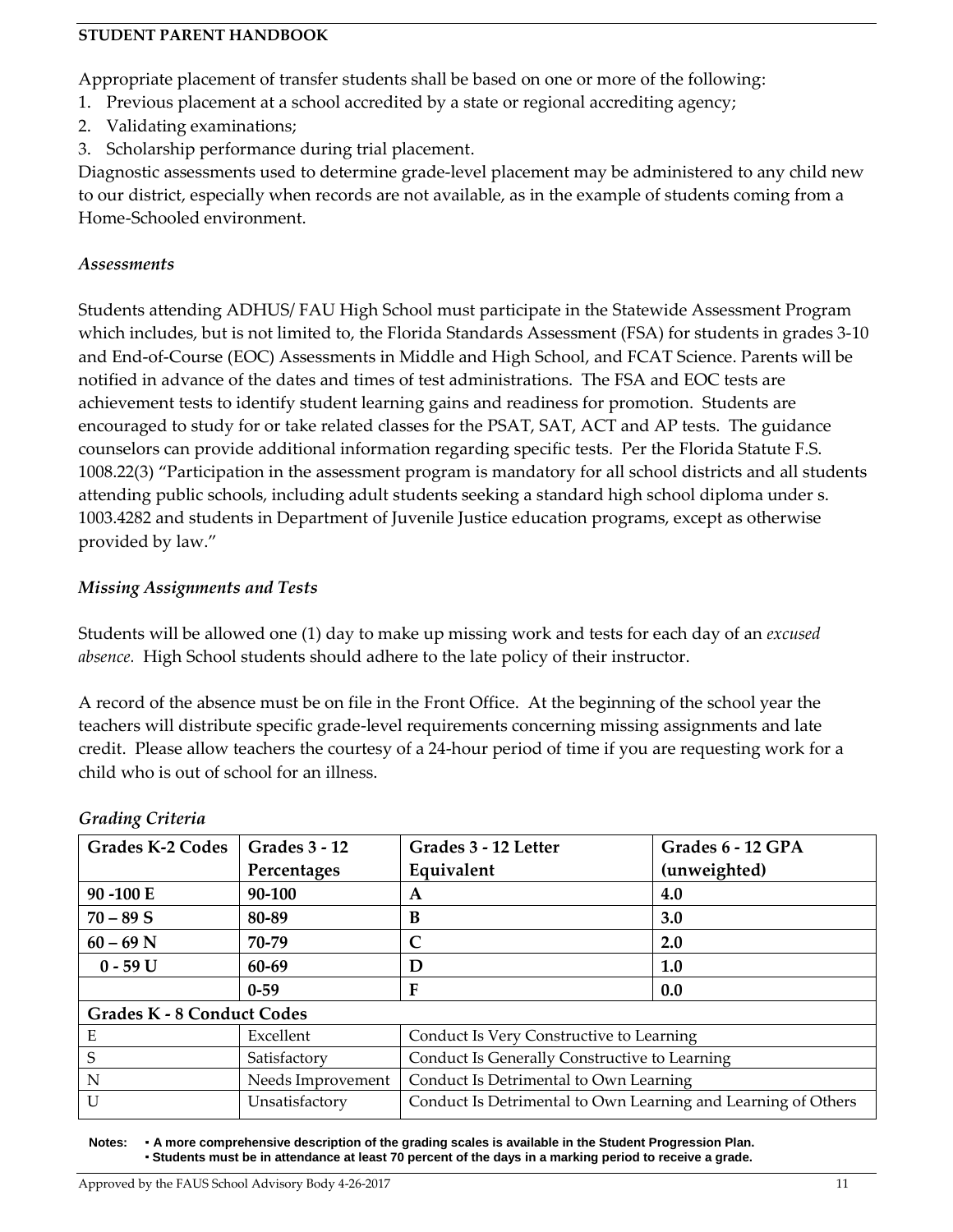Parent(s)/guardian(s) are also encouraged to regularly check class websites to verify their student's assignments and to stay informed of their child's grades through the use of Focus online. Parent(s)/guardian(s) will be issued codes to go directly to their child's grade page on Focus and have access at any time to their child's grades.

### *Homework*

Homework policies are established at each grade level and with each teacher. Students and parents are responsible for becoming become familiar with these policies. As a general rule, homework will be kept to a minimum during periods of standardized testing. At the beginning of the school year, teachers will distribute specific grade-level requirements concerning homework. In an effort to identify approximate considerations for time spent on homework, the following guideline is provided. If at any time your child experiences homework that exceeds these guidelines over a regular period of time, please contact your child's teacher for a conference.

| Grade        | <b>Time</b>   | Grade        | Time              |
|--------------|---------------|--------------|-------------------|
| Kindergarten | 15 minutes    | 5th Grade    | 75 - 90 minutes   |
| 1st Grade    | 30 minutes    | 6th Grade    | $11/2 - 2$ hours  |
| 2nd Grade    | 45 minutes    | 7th Grade    | 2 - 2 1/2 hours   |
| 3rd Grade    | 30-60 minutes | 8th Grade    | $2 - 21/2$ hours  |
| 4th Grade    | 60-75 minutes | 9-12th Grade | $2 - 3$ hours $*$ |

*\* For college-level coursework, the expectation is two (2) hours of homework per one (1) hour of in class work.* 

## *Report Cards/ Reporting Student Progress*

Report cards are issued on a quarterly basis as indicated on the school calendar. Report cards will go out in Friday Folders and parents are asked to sign and return all envelopes by the following Monday. Students attending ADHUS/ FAU High School must be in attendance at least three (3) weeks before a grade can be given by the teacher and a total of 150 days per school year for a final school year grade. Students absent more than thirty (30) days per year may not be eligible for promotion at the end of the school year. Report cards for fourth quarter will be mailed.

### *Requirements for Honor Roll*

### Grades 3 - 8

A student must earn an A in each class to receive the award of "A Honor Roll Student." If a student earns a grade of A in the majority of their courses and a grade of B for the remaining courses, the student will receive the award of "A/B Honor Roll Student." The distinction of "A Honor Roll Student" and "A/B Honor Roll Student" is a privilege and carries with it the requirement of no "N" or "U" conduct grades and no disciplinary referrals per quarter.

### Grade 9

A student must earn an A in each class to receive the award "A Honor Roll Student." If a student earns grades of A or B in all subjects, equivalent to a 3.5 unweighted G.P.A., with only one B in a core course, the student will receive the award "A/B Honor Roll Student." The distinction of "A Honor Roll Student"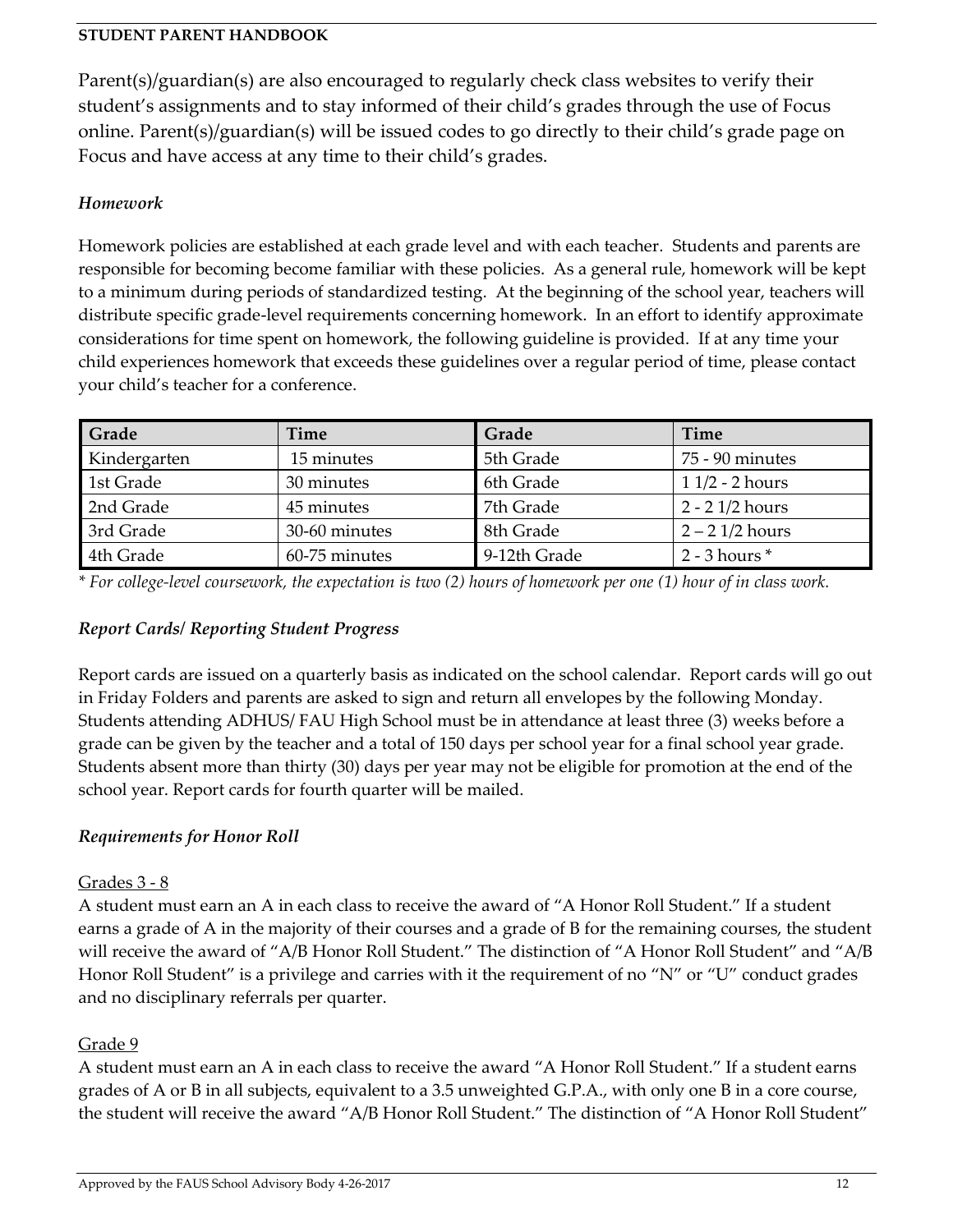and "A/B Honor Roll Student" is a privilege and carries with it the requirement of "S" or "E" conduct grades and no disciplinary referrals per quarter.

# <span id="page-12-0"></span>**Guidance Services**

ADHUS/ FAU High School employs full-time guidance counselors. Counselors assist students, parents, and staff members with student guidance, academic advising and Exceptional Student Education services (ESE). The Guidance Counselors will handle all 504 documentation updating and follow up. Guidance counselors are available by *appointment only* to discuss student issues with parent(s)/guardian(s).

# <span id="page-12-1"></span>**Interscholastic Extracurricular Activities**

## *Eligibility of Students*

Prior to any participation, all athletes must:

- 1. Submit a birth certificate or a certified copy of a birth record from the Bureau of Vital Statistics. Students who have attained the age of fifteen  $(15)$  prior to September 1st of the current school year shall be ineligible for the participation in any interscholastic sports at the middle school level as per FHSAA policies.
- 2. Be examined by a qualified physician and pass a physical examination for competition. The physical must be administered on or after June 1<sup>st</sup> of each year to be valid for the upcoming school term. The EL2 form is required paperwork that needs to be submitted.
- 3. Be covered by school-approved insurance or the equivalent.
- 4. Have written permission from parent(s)/guardian(s) before they can practice or participate in any sport. This statement must be notarized.

The limit of opportunity for eligibility for each student shall be three (3) consecutive years from the time he or she first enters the 6th grade, unless an unforeseen hardship has occurred during this eligibility. Any student who has been promoted as the result of a School Based Team decision will be considered to be ineligible for the first nine (9) weeks of their placement year. (Note: An example of this situation would be a student being promoted after having been twice retained.) Any academic year that is repeated by a student will be considered as an ineligible year of participation (FHSAA guidelines).

Failure in more than one (1) academic subject during a given nine (9) week grading period shall cause a student to be ineligible for practice and competition during the following nine (9) week grading period. An "I" (Incomplete) will be considered the same as an "F" (Failure) until it is replaced with a valid grade. In addition, a student must maintain a specified grade point average of 2.0 in all academic subjects (Middle school), a 2.0 or its equivalent in all electives (Middle School), and have satisfactory or better conduct for the previous nine (9) week period to be eligible. A period of seven (7) calendar days beyond the last day of the system-marking period is provided to determine academic eligibility during the current school year.

An athlete who transfers to ADHUS/ FAU High School cannot participate in any athletic contest at the school until the student/athlete has been in attendance five (5) school days. The athlete will remain ineligible until all records have been transferred to and received by ADHUS/ FAU High School. Any student who practices with, or participates under game conditions with any junior varsity or varsity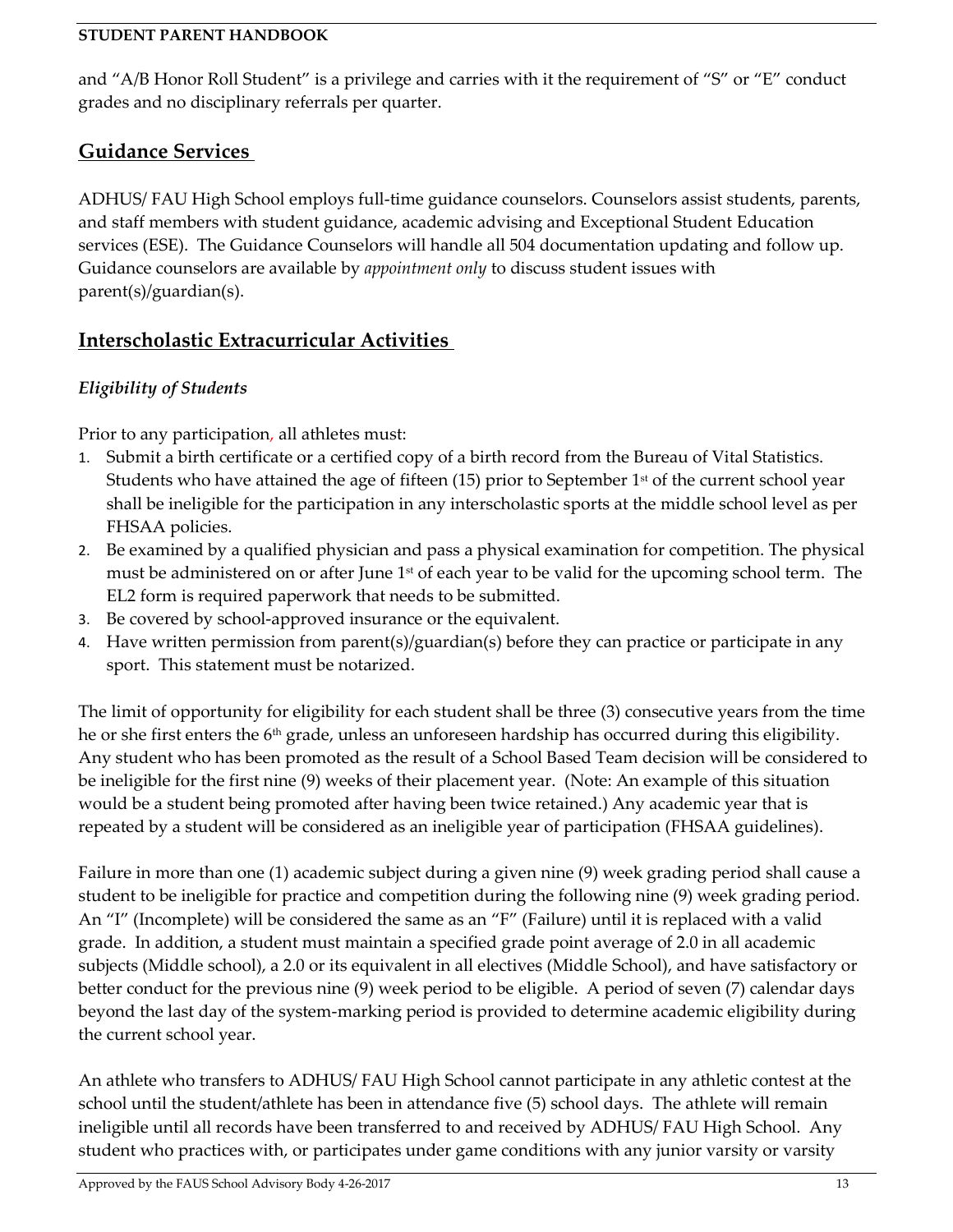team of a senior high school must be a high school leveled student. All middle school students are not eligible to play on a high school team until they are part of the high school. To be eligible to compete in the playoffs and championship, a middle school student athlete must have been eligible to compete in 50% of their school's regular season contests. We abide by all athletic policies as per the FHSAA guidelines.

## *Middle School*

Section 1006.15, Florida Statutes requires students to maintain a 2.0 grade point average (GPA) on a 4.0 scale, or its equivalent, for a grading period immediately preceding participation in order to be eligible to participate in interscholastic extracurricular student activities. All students entering 6th grade are eligible to participate in team sports during the first nine (9) weeks of school. Thereafter, all students in grades 6 - 12 must maintain a 2.0 GPA, based on all required academic courses, to be eligible for participation in team sports. The grading period immediately preceding participation will be considered. Students entering ADHUS or FAU High School from other county schools will have to prove eligibility.

## *High School*

High School students will abide by Florida Statute as well as additional GPA Requirements. All 9-12th grade students will be required to uphold a 3.25 GPA per semester in order to stay eligible for sports and other after school clubs.

# <span id="page-13-0"></span>**Leave of Absence Request**

Students who are currently in attendance may be granted a Leave of Absence for a maximum of one (1) year. All leaves are granted as stated in the [Admission Policy.](http://adhus.fau.edu/documents/ADMISSIONS%20POLICY%20UPDATED%2003-31-17.pdf) The policy is not the same.

# <span id="page-13-1"></span>**Locks, Lockers and Storage Areas**

Students in grades 6 - 8 are assigned lockers. There may be a \$10.00 fee for locks which become lost or damaged. Personal locks may not be used on any school lockers. Students are not permitted to have backpacks with wheels at any grade level. However, students with certain medical conditions are exempt from this policy. The parent(s)/guardian(s) *must* provide the school with a doctor's note stating the specific illness or condition that requires the student to use a rolling backpack. Rolling backpacks must also be stored for the school day.

**Under Florida law, FS. 1006.09, storage areas used by students such as tote trays, desks and all other storage on school property, are considered to be in joint custody of the student and school personnel. Such areas are available for inspection and search at any time by school personnel without prior notice or student permission.** 

# <span id="page-13-2"></span>**Media Center Policies for Students**

The school Media Center is open from 7:30 a.m. until 3:30 daily. Media Center passes for before and after school research and checkouts are available for students from the Media Center staff.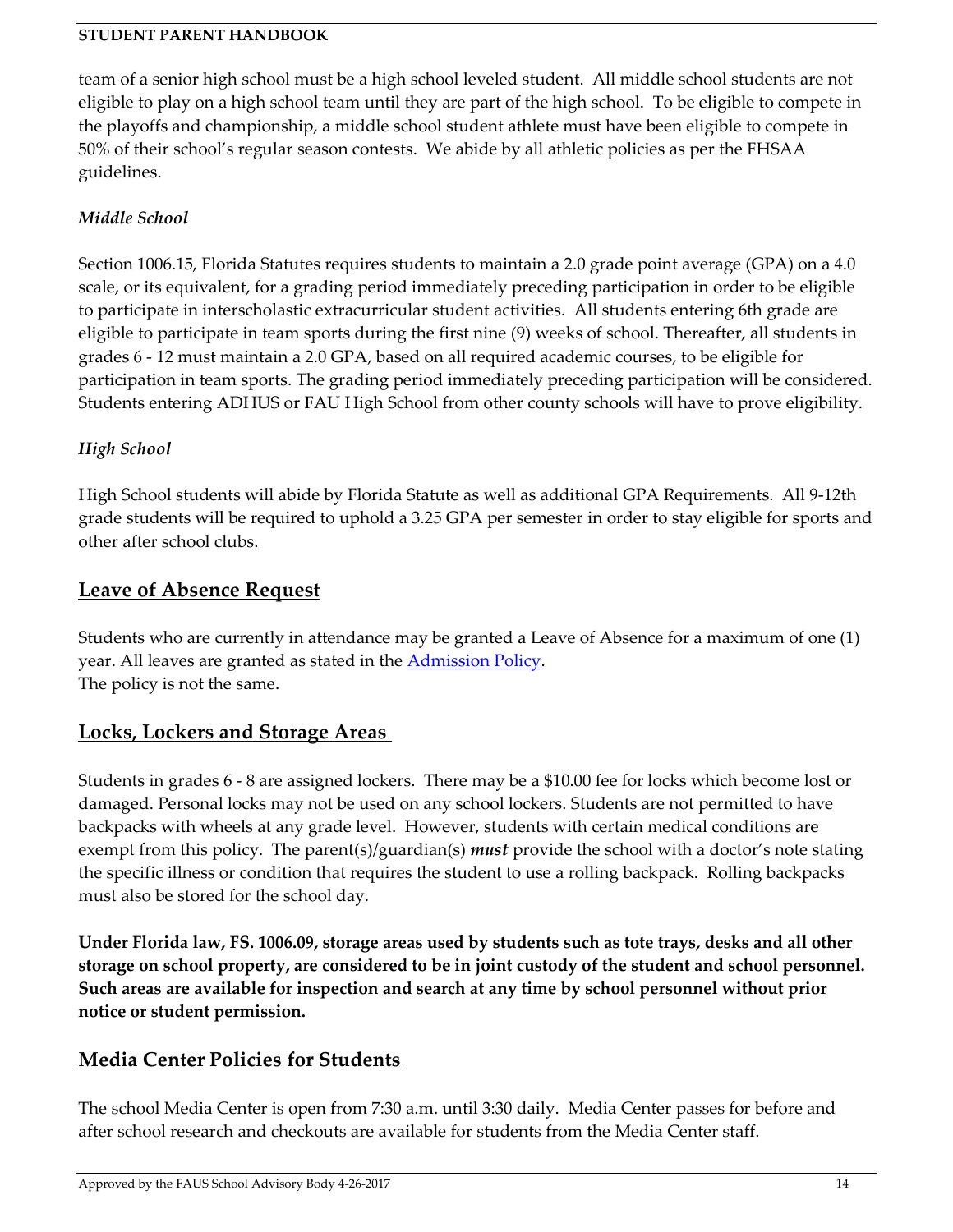Books are checked out for two (2) weeks at a time. They may be rechecked if the student wishes. No fines will be charged for overdue books. Notices will be sent for overdue books that are one (1) week late. Parents will be billed the mandatory replacement cost for lost or damaged books.

# <span id="page-14-0"></span>**Medical**

ADHUS/ FAU High School has a registered nurse or trained clinical assistant on duty in the clinic from 7:30 a.m. - 3:30 p.m. They are available to assist in the administration of medications, treating minor cuts and abrasions, and contacting parents when necessary. In cases of more serious injuries, emergency services will be contacted for support. Emergency services are usually delivered through the City of Boca Raton's emergency response system.

## *Illness*

Parents are encouraged to keep ill children home. Our clinic has only two (2) beds available for children to rest until a parent picks them up. Students who are too ill to function in the classroom will be brought to the Front Office by the teacher, another student (grades 3-12 only), or sent with an aide or volunteer. Decisions are made on an individual basis whether or not to contact parents. However, parents will be notified in all incidents of injury to and about the head. The school nurse will notify teachers immediately if the child will not be returning to class.

Your child will be allowed to stay in the clinic for the equivalent of one period (50 minutes) if they are feeling ill. If, at the end of that time, he/she is not able to return to class, parents will be contacted to arrange pickup. Children cannot be allowed to remain in the school:

- with a fever over 100°. *Students must have a normal temperature for a period of 24 hours before returning to school;*
- a questionable rash;
- vomiting;
- any illness that might be considered contagious to others;
- lice

Other responsible adults can also pick up children **AS LONG AS THEY ARE LISTED ON THE EMERGENCY FORM.** Children will not be released to any person under the age of eighteen (18) without written consent from the parent(s)/guardian(s). Students remaining in the clinic longer than the allowed time may be transported to an Emergency Room for his/her safety. *Medication*

**Teachers and students may not hold or dispense any medication for student use unless there are special circumstances of a field trip and proper guidelines have been followed. All medications must be handled through the school clinic. Students are not permitted to keep any medication, whether prescription or over-the-counter, with them. If a child with severe asthma or allergies needs an inhaler or an epi-pen with him/her at all times, this can be arranged with the school nurse with proper documentation from the physician or nurse practitioner.** 

Students requiring medication during school hours are to leave all medications or prescriptions in a locked closet in the Clinic. Parents of students receiving medication regularly for allergies, etc., are required to inform the school in writing. Such information is recorded on the Health Information Sheet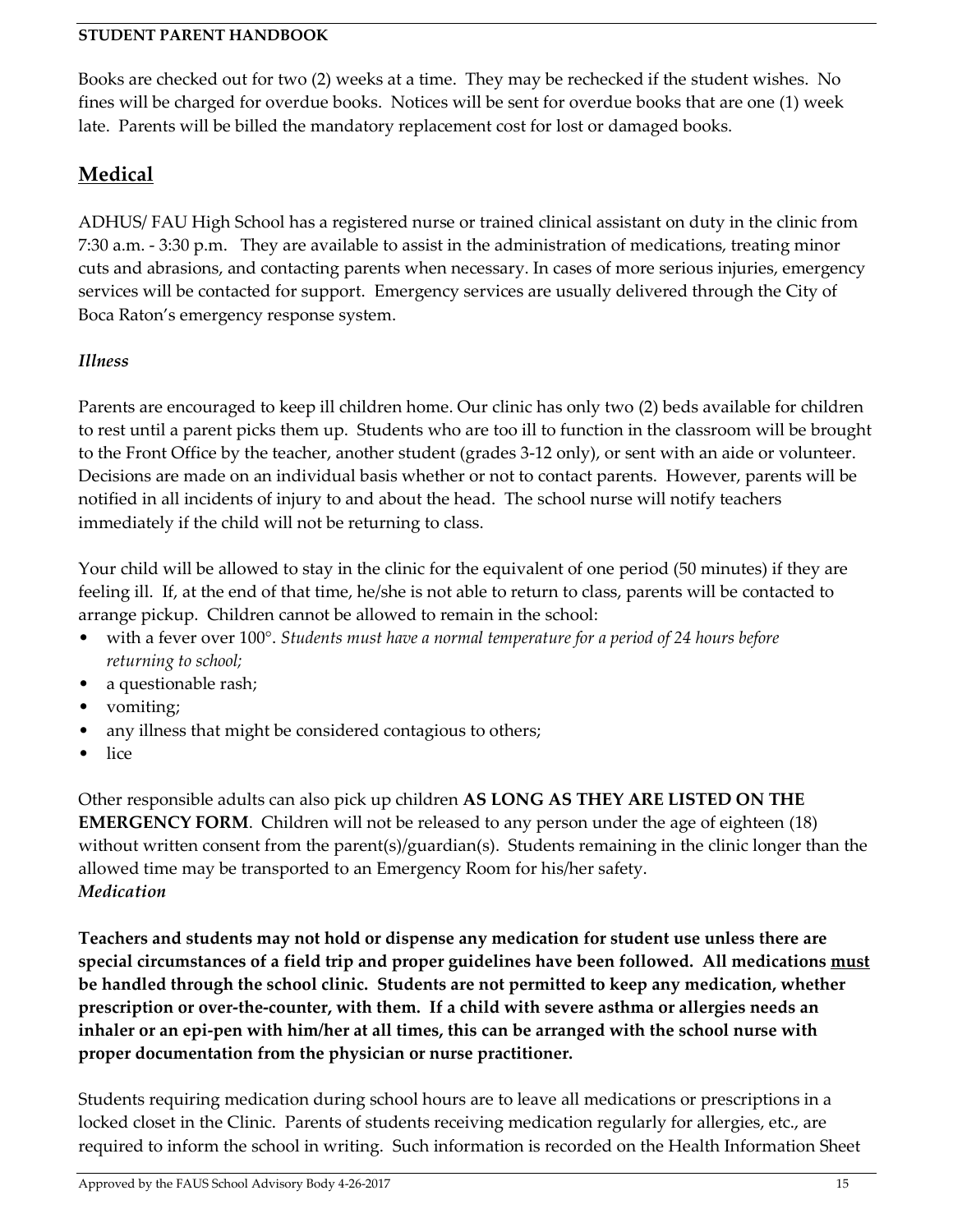in the Clinic and the homeroom teacher is notified. Information on allergies, medications, etc. must be kept up to date. A doctor's note is required by the Federal Lunch program guidelines if a student cannot drink milk and needs soy milk at lunch.

Parents are encouraged, whenever possible, to give medicine before or after school. Parents must personally deliver and pick up any medication that is dispensed through the Clinic. A parent may report to the Front Office to administer medication to their child.

Any medication that is given during the school day must be in accordance with the following:

- 1. A *Medical Release Form* signed by the parent(s)/guardian(s) and the child's physician must be on file before medication can be administered. Over-the-counter medication(s) such as acetaminophen, ibuprofen, cough medicines and cough drops may not be brought to school without a completed Medication Permission Form, signed by a physician and the parent(s)/guardian(s). All Forms must be renewed each school year. The Form may be obtained from the child's physician. Under no circumstances will any drugs be dispensed without a current Form on file. All prescription medication must be current, and have the pharmacy label with directions on the original container. Over the counter medication must be unopened and labeled with the student's name and birthdate. All medication must be removed from the Clinic before the last day of school. All medication will be discarded on the weekday following the last day of school.
- 2. Teachers will guard the students against the unauthorized use of all drugs. The teacher will assist in seeing that all prescribed medications are taken by sending the student to the Clinic at the time prescribed on the official medication form.

## *Medical and Dental Appointments*

If the student is going to leave school during the day for a medical, dental or other appointment, a note must be brought to school and shown to the teacher (middle school students should show it to the teacher they are with at the time of the intended dismissal).

Parents must come to the Front Office to sign out the students. The Front Office must be notified in writing when anyone other than a parent/guardian is sent to pick up a child. The person is expected to show proper identification. When returning from the appointment, the student is to report to the Front Office for an Admission Slip to class.

# <span id="page-15-0"></span>**National Honor Society and National Junior Honor Society**

The National Honor Society (NHS) and the National Junior Honor Society (NJHS) are the nation's premier organizations established to recognize outstanding middle and high school students. More than just an honor roll, NHS/NJHS serves to honor those students who have demonstrated excellence in the areas of Scholarship, Leadership, Service, Character, and Citizenship. Information regarding qualifications for membership, membership process, and the service of these organizations can be found on the school's website.

# <span id="page-15-1"></span>**Pets**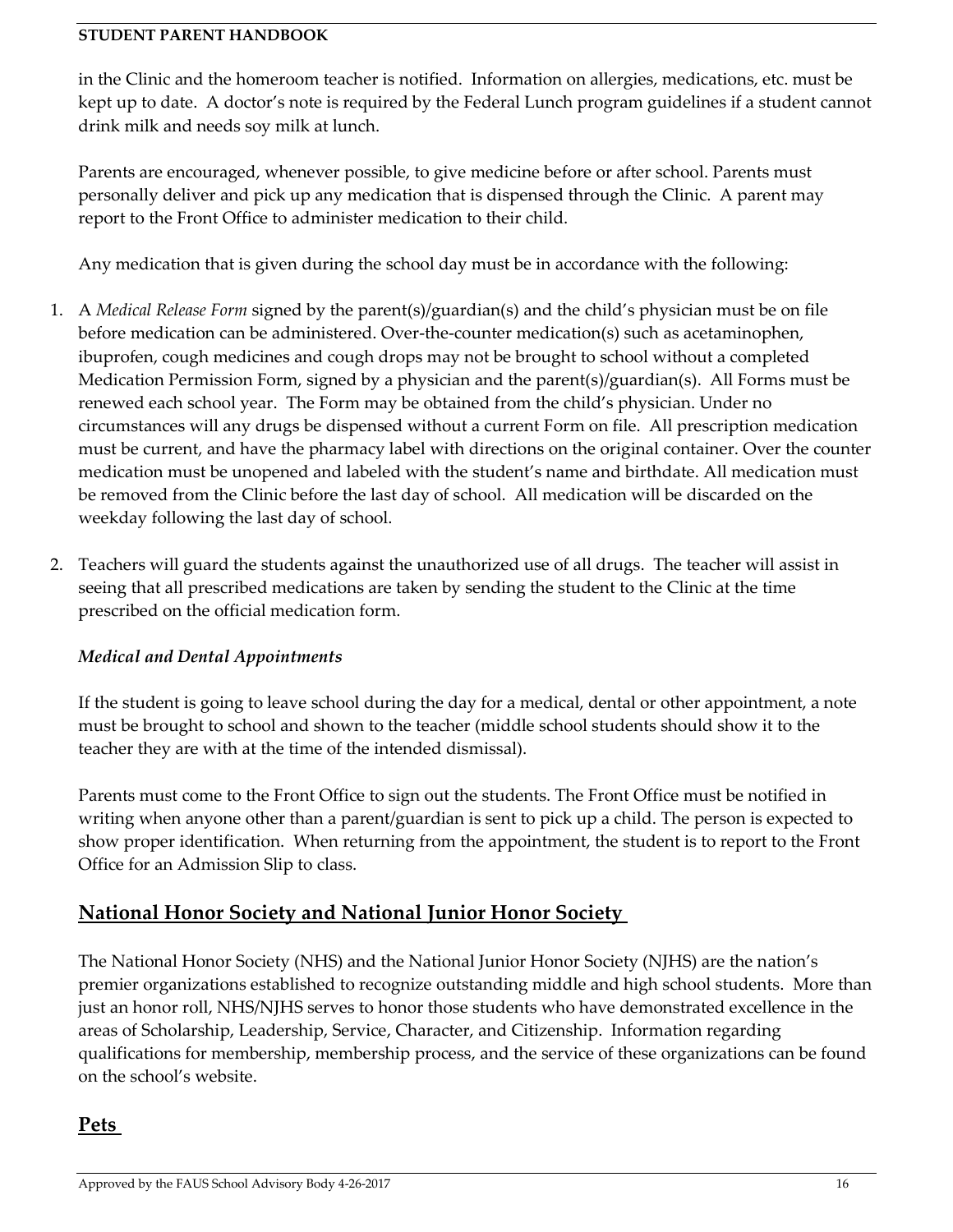Pets are not permitted anywhere on school grounds.

# <span id="page-16-0"></span>**Physical Education (PE)**

All students will wear PE uniforms (A. D. Henderson shirt and shorts) and gym sneakers with socks during PE class time. It is recommended that kindergarten students wear sneakers with Velcro straps if they have not mastered tying a knot. Swimsuits are required for swimming class. Girls' swimsuits must be one piece, or a two piece that covers the midriff.

The locker room is a changing area for students dressing out for physical education. Students must be ready for class five (5) minutes after the bell rings. The PE staff is responsible for the supervision of the students. The PE Department is not responsible for clothes or valuables left in the locker room or PE area. All PE suits left in the locker room will be sent to the Front Office and placed in the Lost-and-Found.

The student must follow all the rules found within the Student Code of Conduct (Where is this written?), as well as those posted in the PE and swimming areas. Students must notify their PE teacher of all accidents or incidents, of any degree, which occur in the PE area. Kindergarten and first grade students will be taught notification procedures at the beginning of each marking period or until they are learned. The teacher who is monitoring the student at the time of the accident will turn in a written Accident Report to the Front Office.

# <span id="page-16-1"></span>**Progress Monitoring Plan**

A Progress Monitoring Plan (PMP) will be developed for all students in grades K-8 who are not meeting State and District Levels of Proficiency. PMPs focus learning resources on identified students' targeted learning deficiencies. Parents are a vital aspect in the development and implementation of the PMP. They will be invited to a conference to discuss the plan and provide input. Remediation in the areas of concern will begin immediately. More specific information related to PMPs can be found in ADHUS/ FAU High School's *Student Progression Plan.* 

## <span id="page-16-2"></span>**Student Progression Plan**

ADHUS/ FAU High School's *Student [Progression Plan](http://adhus.fau.edu/documents/Pupil%20Progression%20Plan.pdf)* clearly defines state and ADHUS/ FAU High School district grade-level proficiencies, grading criteria as well as promotion and retention criteria. Please refer to the extensive document for more information. It is available in the Front Office for review or online at the school's website.

## <span id="page-16-3"></span>**Recess**

It is recommended that teachers in grades K-5 provide an outside recess period for a minimum of fifteen (15) minutes on days when swimming or physical education is not scheduled. Recess is scheduled at the discretion of the classroom teacher.

# <span id="page-16-4"></span>**Reporting to Parents on Student Progress**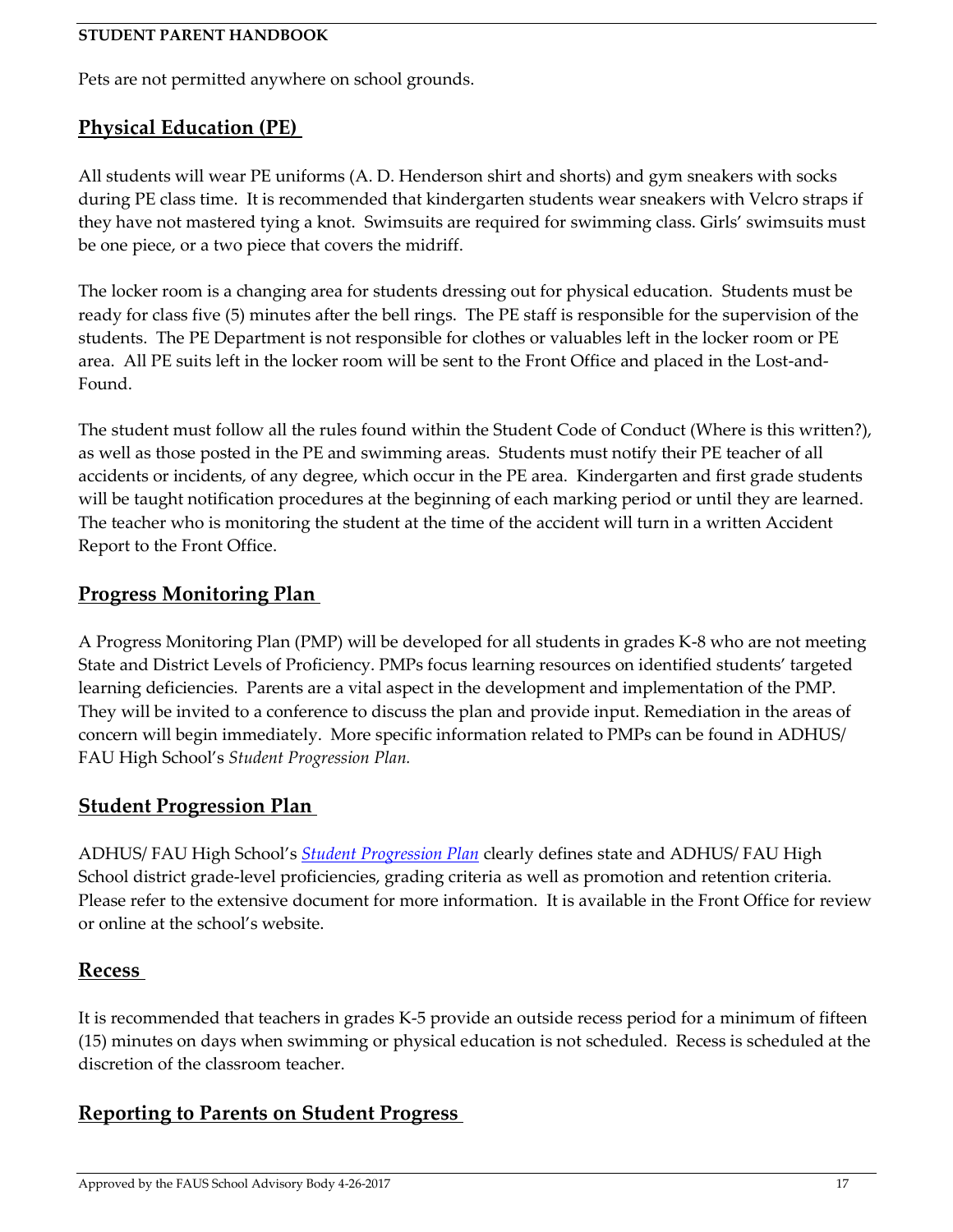Parents are informed of student progress at regular intervals as identified on the School Calendar. The teacher will maintain written, accurate and complete records of student progress. Teachers will follow a schedule for submitting grades and report forms. When progress indicates, an additional interim report may be issued. Parents are encouraged to follow their child's progress by using their Focus login information.

## *Mid-Term Reports*

Mid-term grades are given for all students in grades 3-9. Progress reports are issued to parents of K-2 students. Parents are informed of student progress on a regular basis. Due to the dual enrollment nature of the high school program, grades are given through the university and mid-terms may not be provided.

## *Report Cards*

Reports of student progress will be distributed to parents on a quarterly basis. The reports are gradelevel specific and include information related to the student's academic performance, conduct, achievement of grade-level standards and attendance. Teachers are responsible for maintaining accurate, up-to-date student records and report cards.

## *Reporting Schedule*

See the School Calendar for dates of mid-term reports and report cards. Teachers may send home additional reports as needed.

# <span id="page-17-0"></span>**Research and Development**

ADHUS/ FAU High School's is a developmental research school. We are committed in providing a quality educational program to all students, improving teacher education, and serving schools in the State of Florida. Research and development at ADHUS/ FAU High School is derived from the school mission, college researchers and state directives. Please refer to the annual *Research and Development Guidelines* for more information.

http://adhus.fau.edu/aboutus/documents/ResearchCommitteeGuidelinesandCallforProposals.pdf Parent(s)/guardian(s) will be informed in writing of the nature of any research and or study in which their child participates. Please review any requests for participation in research projects as we depend on each child's participation as part of our Mission. The teacher will file a list of ADHUS/ FAU High School students participating in each project in the school Front Office. All researchers are required to present an approval of their research proposal by the FAU Institutional Research Board. For those in any contact with children they will need to pass a security background check before working with ADHUS/ FAU High School students.

Students are expected to cooperate in all approved projects. The privilege of attending ADHUS/ FAU High School includes a signed agreement from each family to participate in research projects.

# <span id="page-17-1"></span>**Safety**

Providing a safe school environment is one of the school's major goals. Frequent inspections by the State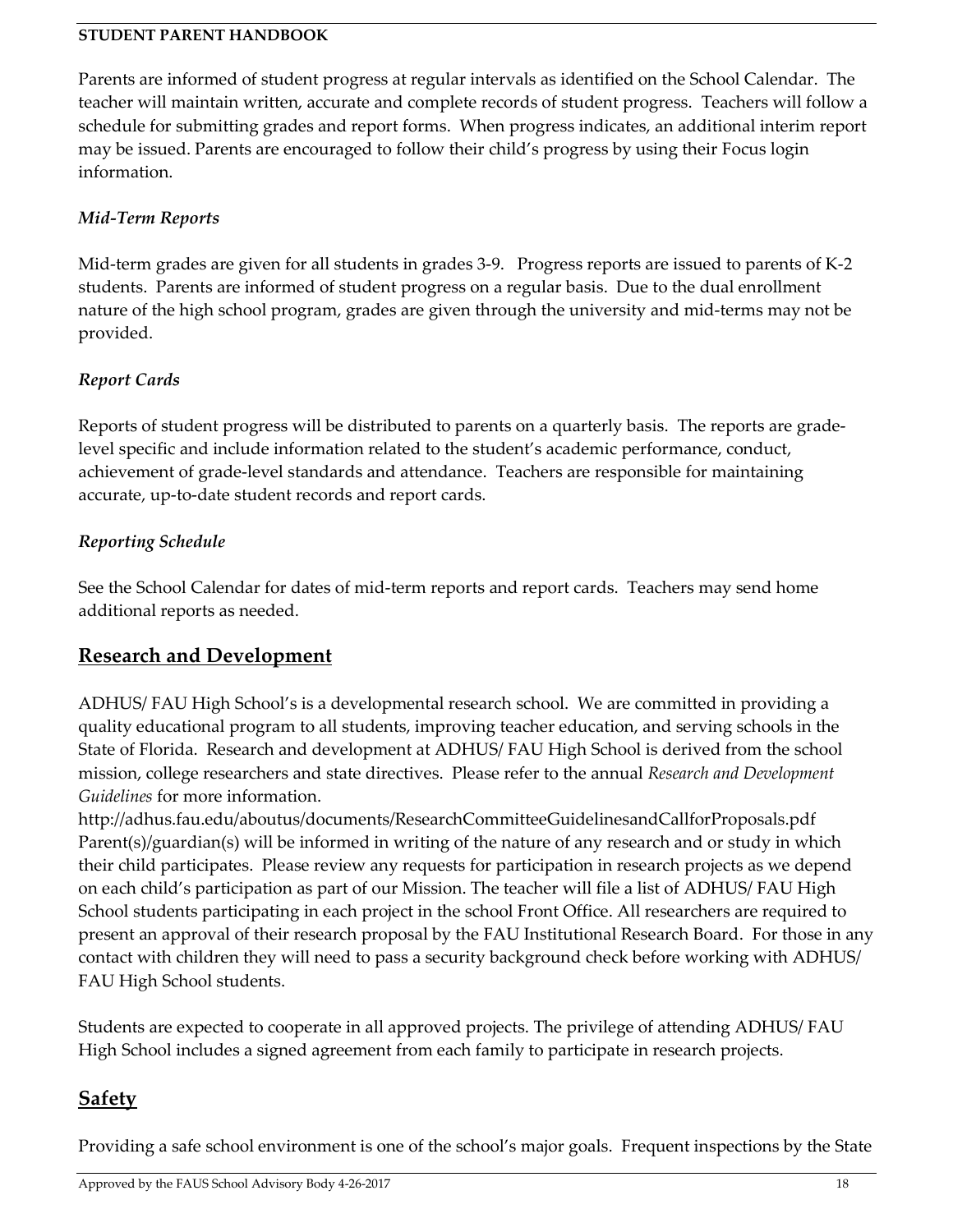Fire Marshal, environmental specialists from the Health Department, and university personnel help to ensure a safe environment for the students. The school's School Resource Officer is charged with identifying areas of concern and monitoring status of safety issues. The following procedures have been developed to help provide a safe, orderly environment for the students who attend ADHUS/ FAU High School.

### *Visitors*

1. **ALL VISITORS MUST REPORT TO THE FRONT OFFICE BEFORE ENTERING THE SCHOOL.**

This includes, but is not limited to: volunteers, parents, and family members, service personnel, FAU students, former ADHUS / FAU High School students and guests.

- 2. All visitors must sign into the LOBBYGUARD system and receive a name badge. School personnel will report to administration all unauthorized visitors on campus.
- 3. Parents reporting for conferences must check in at the Front Office and wear an official badge.
- 4. Parents are asked not to visit classrooms unless a conference is scheduled. If parents wish to visit a classroom, for any reason, they will need to check in at the Front Office. Office personnel will contact the teacher concerning the requested visit. Teachers may not be immediately available and visitors will need to schedule an alternative date and time.
- 5. All doors will be locked at 8:00 a.m. Students are not to open any outside doors or gates for anyone.

# <span id="page-18-0"></span>**School Closings**

In the event of a campus emergency, weather emergency, or other unusual event that would necessitate the closing of school, the process and updates will be made available on the FAU home page at [www.fau.edu](http://www.fau.edu/) and the Alert Now phone system will be activated. In order for the Alert Now system to be effective, an accurate database with current parent/guardian contact information is required. Please notify the Front Office any time you change phone or email contact information.

# <span id="page-18-1"></span>**School Improvement Plan (SIP)**

The *School Improvement Plan* is a state-mandated document written annually by the School Advisory Body, with input from all concerned stakeholders. The SIP outlines strategic goals and objectives aimed at improving aspects of ADHUS/ FAU High School. All staff members and parents are invited to attend SAB meetings to offer input for this important document. Meeting information is posted on the marquis and indicated on the school's website.

# <span id="page-18-2"></span>**Special Events or Programs**

Students must be in attendance at least one-half  $(\frac{1}{2})$  of the day of the event in order to participate in the program.

# <span id="page-18-3"></span>**Student Code of Conduct**

The *Student Conduct of Code d*escribes the rights and responsibilities of ADHUS/ FAU High School' students. It also lists rules that have been made regarding those rights and responsibilities. Since parent(s)/guardian(s) can be held responsible for the actions of their children, they should become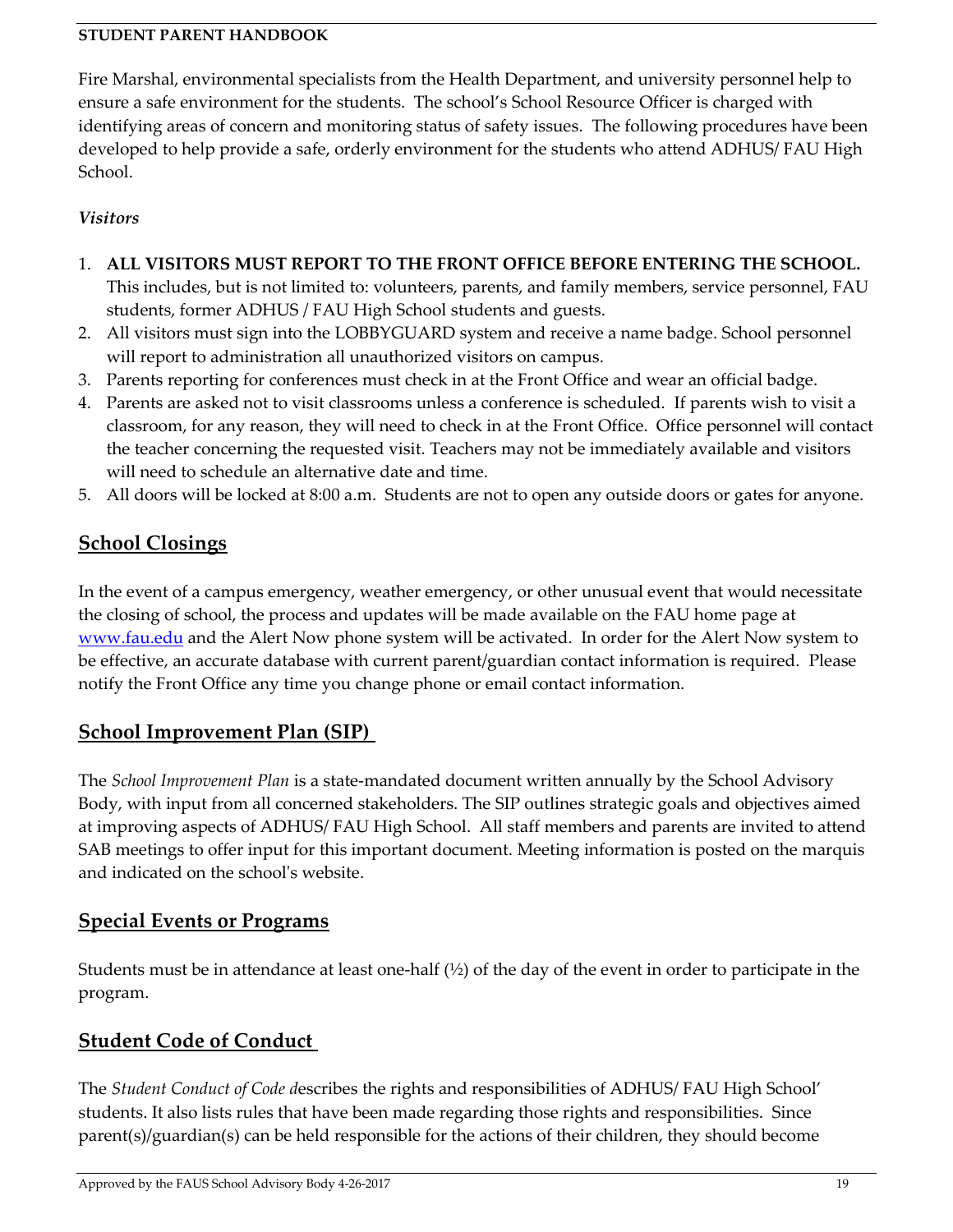involved in discussing with their children the importance of each rule. The intent of the *Student Code of Conduct* is to provide students with the greatest amount of freedom that is possible within the law and commensurate with an effective teaching-learning process and the school's responsibilities for student health, safety, and welfare.

## <span id="page-19-0"></span>**Supervision of Students**

Students will be supervised from 7:30 a.m. to 8:00 a.m., and after school from 2:30 p.m. until 3:15 p.m. Students who walk or ride their bikes are to leave the campus within five (5) minutes of the dismissal bell. Due to the fact that there is no supervision before 7:30 students should not be dropped off prior to that time.

### *After-School Program*

Students enrolled in the After-School Program report to their assigned classrooms after school. They do not leave the building. Please refer to the section *Henderson After School Program tab on the school's website* [\(After School Program Information\)](http://www.adhus.fau.edu/hasp/hasp.php) for more information.

### *After-School Dismissal/Student Supervision*

A faculty or staff member must accompany all students remaining after school for any reason. **Students may not remain on school premises unsupervised.** Parents/guardians must pick up their children within the pick-up times designated by the school. Children chronically picked up late will require an administrative conference with a parent to determine further attendance at ADHUS/ FAU High School.

# <span id="page-19-1"></span>**Technology and Computing Policies and Guidelines**

The Information Resource Management Department (IRM) of FAU is responsible for securing its network and computing systems in a reasonable and economically feasible fashion against unauthorized access and/or abuse, while making them accessible for authorized and legitimate users. As part of this network system, ADHUS/ FAU High School users are responsible for respecting and adhering to local, state, federal, and international laws. Any attempt to break those laws through the use of the network may result in litigation against the offender by the proper authorities. Students accessing the network and computer systems are solely responsible for all actions taken while online.

Internet access through ADHUS/ FAU High School's network is a powerful educational resource which allows students to find information on the worldwide electronic network. Students will be able to connect to and correspond with businesses, major universities, national libraries, other schools, and other students around the world.

We require all students to adhere to the guidelines outlined in the *Student Code of Conduct*. If any student breaks any of these rules, depending upon the nature of the infraction or the cumulative number of infractions, continued use of the system will be in jeopardy and consequences will be enforced as indicated in the *Student Code of Conduct*.

Please see the **Technology Policy and Guidelines** for more details.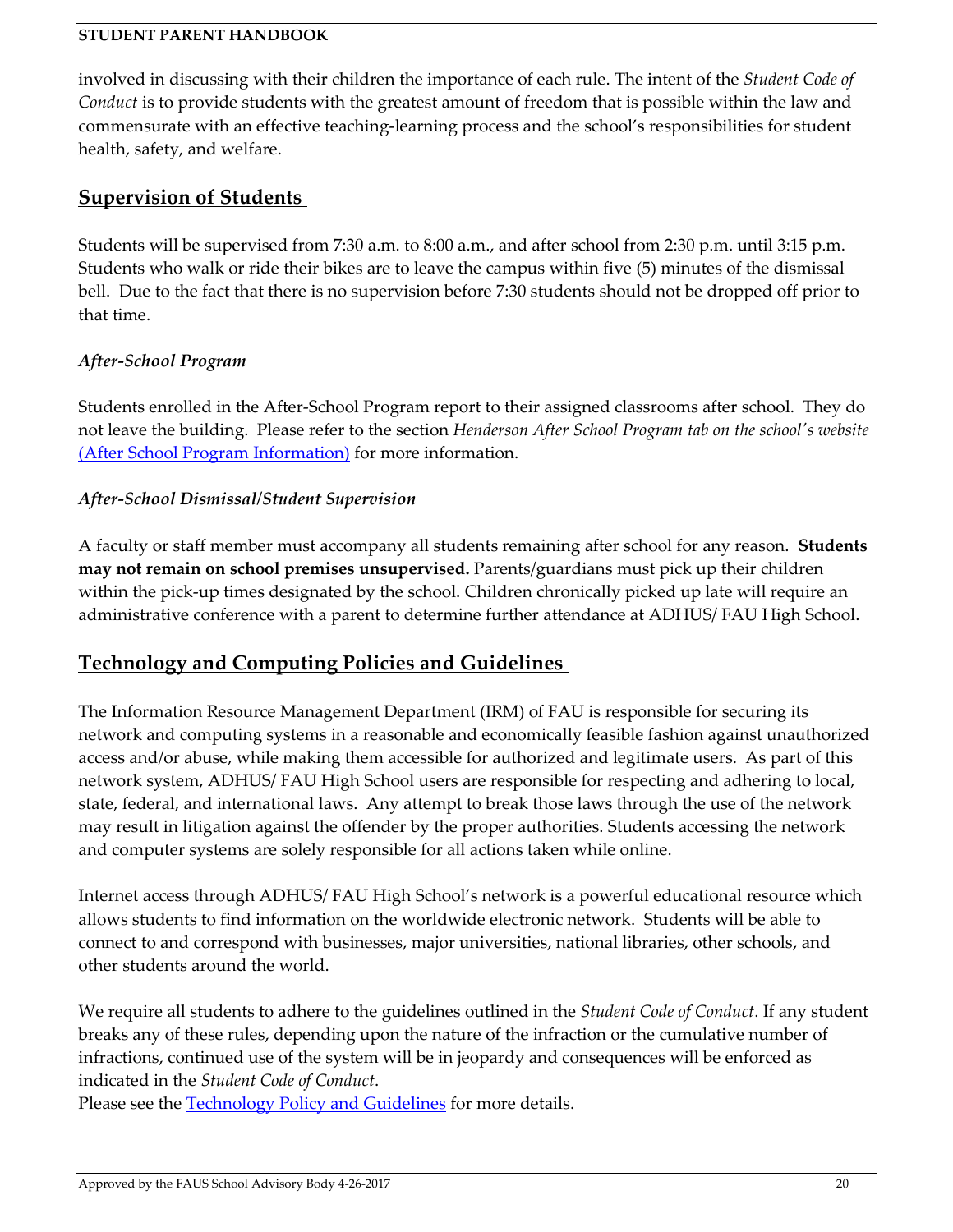# <span id="page-20-0"></span>**Telephones**

A teacher may send a student to the Front Office with a note authorizing use of a phone, when necessary.

## <span id="page-20-1"></span>**Textbooks**

Each student at ADHUS/ FAU High School is provided a textbook or other major tool (for example but not limited to Ipads, Kindle, Chromebooks) of instruction in all of the core subject areas. In some cases, especially in the elementary school, kits are used as part of the core materials. These materials provide the students adequate and current materials necessary to meet the outcomes and objectives of the core courses. Please see the individual teachers for a review of the specific grade-level materials utilized in the classroom.

### *Lost or Damaged Textbooks*

Florida School law (1006.42) states, "(1) All instructional materials purchased under the provisions of this part are the property of the district school board. When distributed to the students, these instructional materials are on loan to the students while they are pursuing their courses of study and are to be returned at the direction of the school principal or the teacher in charge. Each parent of a student to whom or for whom instructional materials have been issued, is liable for any loss or destruction of, or unnecessary damage to, the instructional materials or for failure of the student to return the instructional materials when directed by the school principal or the teacher in charge. The student shall pay for such loss, destruction or unnecessary damage as provided by law."

The reimbursement cost for lost or damaged books will be assigned by the Principal/Director or designee and billed to the parent(s)/guardian(s). Please note that all unpaid fees will be handled as per the School Advisory Body approved *Fee Policy*. Students are also required to adhere to any book and or textbook return policy or procedures.

## <span id="page-20-2"></span>**Traffic and Parking**

Traffic circles are for drop off and pickup only. Do not park your car in either of the circular drives at any time as this is a fire lane.

### *Dropping Off and Picking Up Students*

### **All red zones are reserved for faculty and staff parking as part of university police services. Parking for parents and guests is limited to the white-lined spaces and back grass lot.**

Drop-off may occur at either circle. Students must then proceed to their grade level's designated area while waiting for the bell to begin the school day. Classes begin promptly at 8:00 a.m and students will be marked tardy if entering the building after the 8:00 am bell. Parents must sign students in when tardy.

#### *Dismissal Procedures:*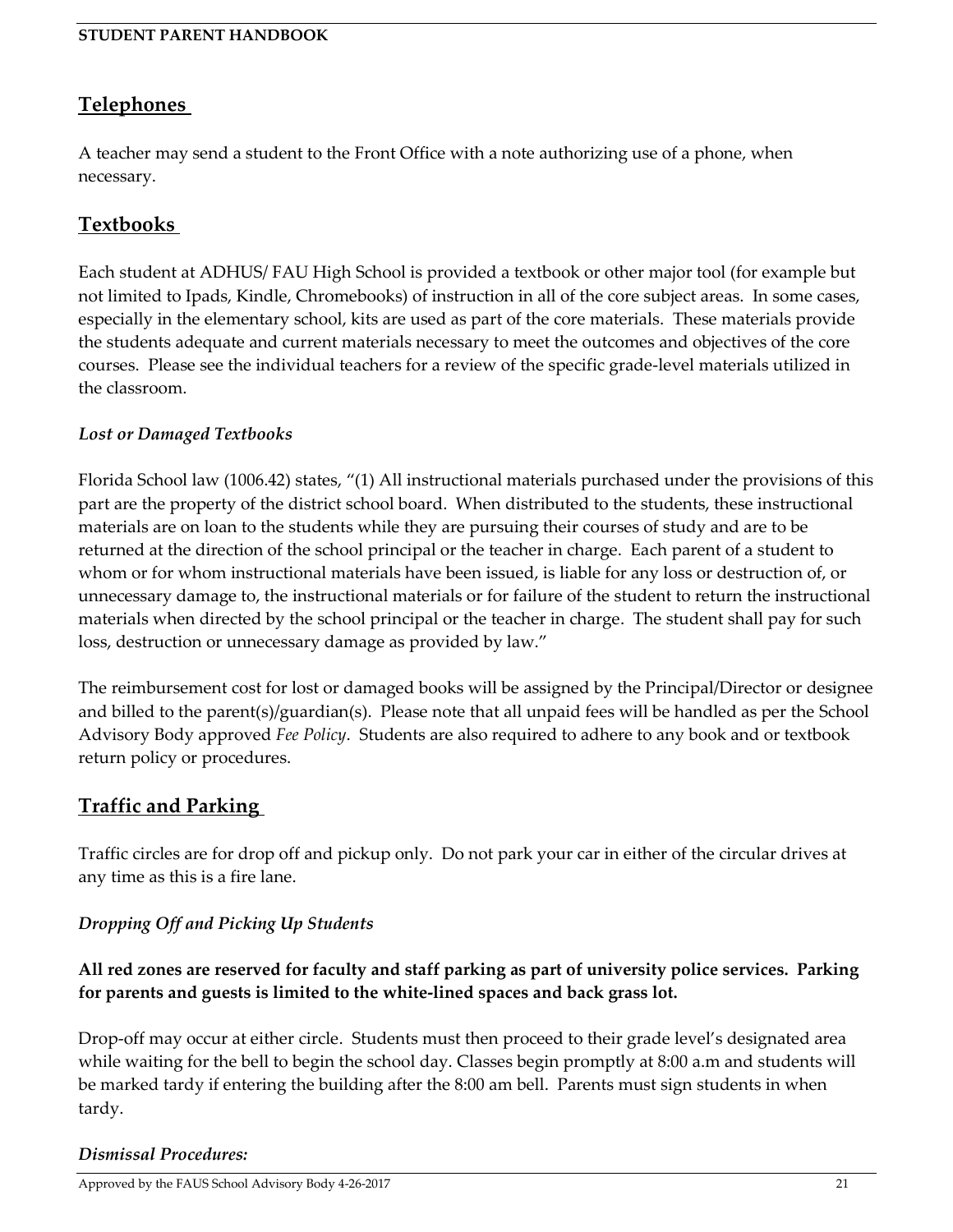Our color coding system assists the staff in locating your child. Please use car tags daily at dismissal.

Please use the left lane when entering Henderson campus for the Blue (1<sup>st</sup>) Circle (West-Main Entrance). Students in grades K-2 / 6-7 should be picked up in the Blue  $(1<sup>st</sup>)$  Circle.

Please use the right land when entering Henderson campus for the Red  $(2<sup>nd</sup>)$  Circle (East Entrance). Students in grades  $3-5/8-12$  Should be picked up in the Red ( $2<sup>nd</sup>$ ) Circle.

Car tags are colored according to appropriate grade level. Please place on the front dashboard each afternoon for pick-up. Students riding in carpools or vehicles with siblings need to always be picked up at the youngest rider's assigned circle. In this case please place all car tags on the dash regardless of circle color.

Review the Following Guidelines

- 1. Enter the campus at the main entrances.
- 2. Proceed to the designated circle to drop off and pick up children.
- 3. Use the curbside of the vehicle for dropping off and picking up. Do not let children exit through a door that opens into traffic and never get out of your vehicle while in the traffic loop.
- 4. **Do not use cell phones while in a drop-off or pickup circle.**
- 5. **Always display car tags during dismissal.**
- 6. **Pull forward in the car line to 1st available marker until the car in front stops.**
- 7. **Do not pass if you finish before the car in front of you.**
- 8. Avoid opening of trunks in the car line. If items need to be taken out of the car's trunk please park in one of the lots available.
- 9. Have a rainy-day plan worked out ahead of time if your child walks or rides a bicycle. Bike racks for students are located in the front of the school and must be used.
- 10. The busiest times are 7:50 a.m. 8:00 a.m. and the first fifteen (15) minutes after the dismissal bell.

# <span id="page-21-0"></span>**Transportation**

The school does not provide transportation to and from school for its students. The school does maintain a school bus to transport students on field trips, to classes at other locations on campus, and as members of a team or performing group. Accepted standards of behavior to promote safety are required on the bus at all times.

# <span id="page-21-1"></span>**Uniform/School Dress Code**

To ensure that the teaching/learning process proceeds in an orderly manner with minimal distractions, uniforms are mandatory for all students in K-8. All students must adhere to the regulations specified in the *Dress Code Policy*.

On casual dress days and "dress-up" days when uniforms are optional, and on official school sponsored trips, the school *Dress Code Policy* will still apply.

# <span id="page-21-2"></span>**Valuables**